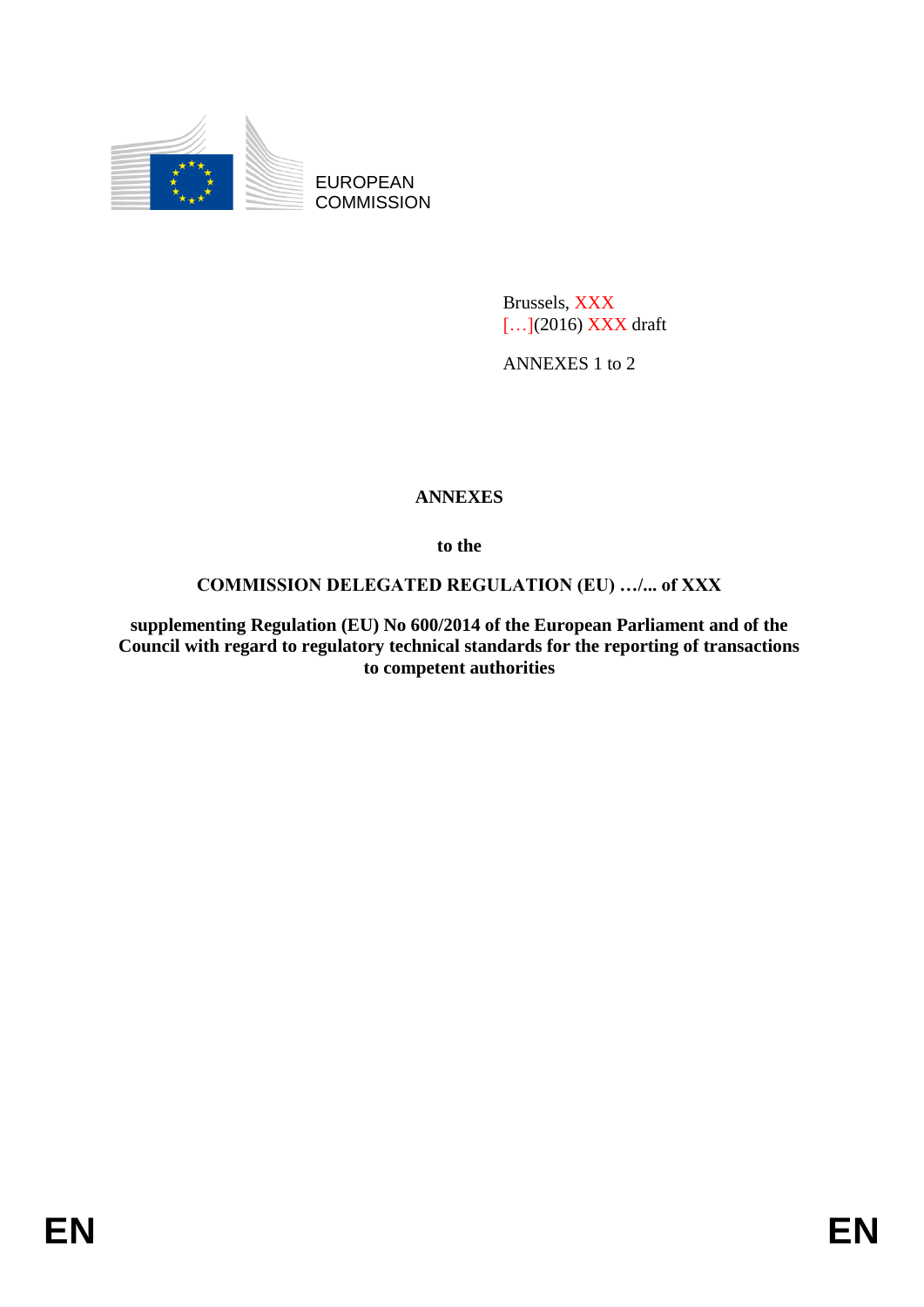# **ANNEXES**

## **Annex I**

### Table 1

## **Legend for Table 2**

| <b>SYMBOL</b>          | <b>DATA TYPE</b>               | <b>DEFINITION</b>                                                         |
|------------------------|--------------------------------|---------------------------------------------------------------------------|
| {ALPHANUM-n}           | Up to $n$                      | Free text field.                                                          |
|                        | alphanumerical                 |                                                                           |
|                        | characters                     |                                                                           |
| {CFI_CODE}             | 6 characters                   | ISO 10962 CFI code                                                        |
| {COUNTRYCOD<br>$E_2$ } | 2 alphanumerical<br>characters | 2 letter country code, as defined by ISO 3166-1 alpha-2 country code      |
| {CURRENCYCO            | 3 alphanumerical               | 3 letter currency code, as defined by ISO 4217 currency codes             |
| $DE_3$                 | characters                     |                                                                           |
| {DATE_TIME_FO          | ISO 8601 date                  | Date and time in the following format:                                    |
| RMAT}                  | and time format                | YYYY-MM-DDThh:mm:ss.ddddddZ.                                              |
|                        |                                | 'YYYY' is the year;                                                       |
|                        |                                | 'MM' is the month;                                                        |
|                        |                                | 'DD' is the day;                                                          |
|                        |                                | 'T' – means that the letter 'T' shall be used                             |
|                        |                                | 'hh' is the hour;                                                         |
|                        |                                | 'mm' is the minute;                                                       |
|                        |                                | 'ss.dddddd' is the second and its fraction of a second;<br>Z is UTC time. |
|                        |                                | Dates and times shall be reported in UTC.                                 |
| {DATEFORMAT}           | ISO 8601 date                  | Dates shall be formatted in the following format:                         |
|                        | format                         | YYYY-MM-DD.                                                               |
| $\{DECIMAL-n/m\}$      | Decimal number                 | Numerical field for both positive and negative values.                    |
|                        | of up to n digits in           | decimal separator is '.' (full stop);                                     |
|                        | total of which up              | negative numbers are prefixed with '-' (minus);                           |
|                        | to m digits can be             | Values are rounded and not truncated.                                     |
|                        | fraction digits                |                                                                           |
| ${INDEX}$              | 4 alphabetic<br>characters     | 'EONA' - EONIA                                                            |
|                        |                                | 'EONS' - EONIA SWAP                                                       |
|                        |                                | 'EURI' - EURIBOR                                                          |
|                        |                                | 'EUUS' - EURODOLLAR                                                       |
|                        |                                | 'EUCH' - EuroSwiss                                                        |
|                        |                                | 'GCFR' - GCF REPO                                                         |
|                        |                                | 'ISDA' - ISDAFIX                                                          |
|                        |                                | 'LIBI' - LIBID                                                            |
|                        |                                | 'LIBO' - LIBOR                                                            |
|                        |                                | 'MAAA' - Muni AAA                                                         |
|                        |                                | 'PFAN' - Pfandbriefe                                                      |
|                        |                                | 'TIBO' - TIBOR                                                            |
|                        |                                | 'STBO' - STIBOR                                                           |
|                        |                                | 'BBSW' - BBSW                                                             |
|                        |                                | 'JIBA' - JIBAR                                                            |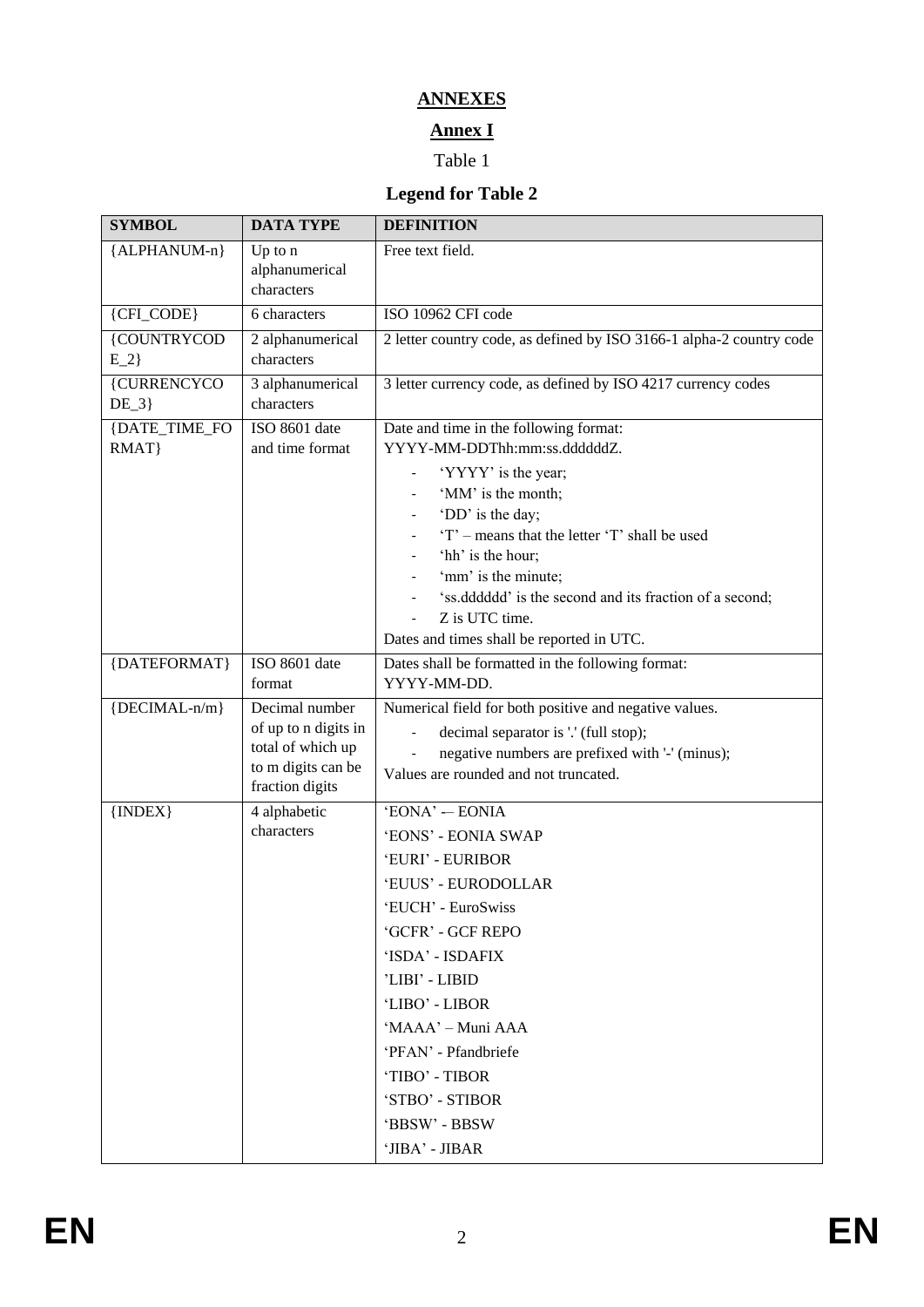|               |                   | 'BUBO' - BUBOR                                                       |
|---------------|-------------------|----------------------------------------------------------------------|
|               |                   | 'CDOR' - CDOR                                                        |
|               |                   | 'CIBO' - CIBOR                                                       |
|               |                   | 'MOSP' - MOSPRIM                                                     |
|               |                   | 'NIBO' - NIBOR                                                       |
|               |                   | 'PRBO' - PRIBOR                                                      |
|               |                   | 'TLBO' - TELBOR                                                      |
|               |                   | 'WIBO' – WIBOR                                                       |
|               |                   | 'TREA' - Treasury                                                    |
|               |                   | $'SWAP' - SWAP$                                                      |
|               |                   | 'FUSW' – Future SWAP                                                 |
| $\{INTER-n\}$ | Integer number of | Numerical field for both positive and negative integer values.       |
|               | up to n digits in |                                                                      |
|               | total             |                                                                      |
| ${ISIN}$      | 12 alphanumerical | ISIN code, as defined in ISO 6166                                    |
|               | characters        |                                                                      |
| ${LEI}$       | 20 alphanumerical | Legal entity identifier as defined in ISO 17442                      |
|               | characters        |                                                                      |
| ${MIC}$       | 4 alphanumerical  | Market identifier as defined in ISO 10383                            |
|               | characters        |                                                                      |
| {NATIONAL_ID} | 35 alphanumerical | The identifier is derived in accordance with Article 6 and the Table |
|               | characters        | of Annex II.                                                         |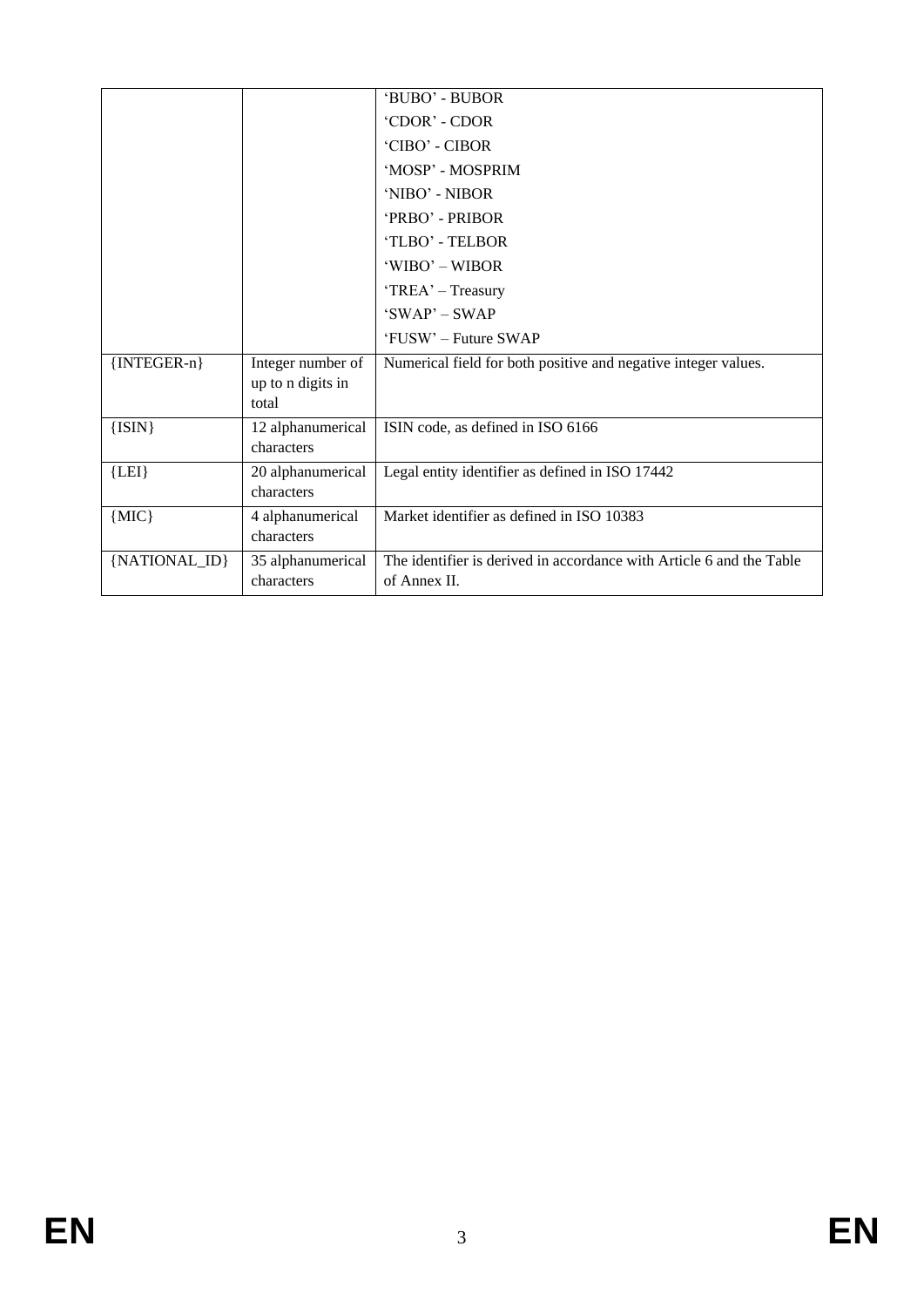### Table 2

#### **Details to be reported in transaction reports**

All fields are mandatory, unless stated otherwise.

| $\mathbf N$  | <b>FIELD</b>                                                    | <b>CONTENT TO BE REPORTED</b>                                                                                                                                                                                                                                                                                                                                                                                                                                                                       | <b>FORMAT AND</b><br><b>STANDARDS TO BE</b><br><b>USED FOR</b><br><b>REPORTING</b> |
|--------------|-----------------------------------------------------------------|-----------------------------------------------------------------------------------------------------------------------------------------------------------------------------------------------------------------------------------------------------------------------------------------------------------------------------------------------------------------------------------------------------------------------------------------------------------------------------------------------------|------------------------------------------------------------------------------------|
| $\mathbf{1}$ | Report status                                                   | Indication as to whether the transaction report is new or a<br>cancellation.                                                                                                                                                                                                                                                                                                                                                                                                                        | 'NEWT' - New<br>'CANC' - Cancellation                                              |
| 2            | Transaction<br>Reference Number                                 | Identification number that is unique to the executing firm for each<br>transaction report.<br>Where, pursuant to Article 26(5) of Regulation (EU) No<br>600/2014, a trading venue submits a transaction report on behalf<br>of a firm that is not subject to Regulation (EU) No 600/2014, the<br>trading venue shall populate this field with a number that has<br>been internally generated by the trading venue and that is unique<br>for each transaction report submitted by the trading venue. | {ALPHANUM-52}                                                                      |
| 3            | Trading venue<br>transaction<br>identification code             | This is a number generated by trading venues and disseminated to<br>both the buying and the selling parties in accordance with Article<br>12 of [RTS 24 on the maintenance of relevant data relating to<br>orders in financial instruments under Article 25 of Regulation<br>600/2014 EU].<br>This field is only required for the market side of a transaction<br>executed on a trading venue.                                                                                                      | {ALPHANUM-52}                                                                      |
| 4            | Executing entity<br>identification code                         | Code used to identify the entity executing the transaction.                                                                                                                                                                                                                                                                                                                                                                                                                                         | ${LEI}$                                                                            |
| 5            | <b>Investment Firm</b><br>covered by<br>Directive<br>2014/65/EU | Indicates whether the entity identified in field 4 is an investment<br>firm covered by Article 4(1) of Directive 2014/65/EU.                                                                                                                                                                                                                                                                                                                                                                        | 'true'-yes<br>'false'- no                                                          |
| 6            | Submitting entity<br>identification code                        | Code used to identify the entity submitting the transaction report<br>to the competent authority in accordance with Article 26(7) of<br>Regulation (EU) No 600/2014.                                                                                                                                                                                                                                                                                                                                | ${LEI}$                                                                            |
|              |                                                                 | Where the report is submitted by the executing firm directly to<br>the competent authority, it shall be populated with the LEI of the<br>executing firm (where the executing firm is a legal entity).<br>Where the report is submitted by a trading venue, it shall be                                                                                                                                                                                                                              |                                                                                    |
|              |                                                                 | populated with the LEI of the operator of the trading venue.<br>Where the report is submitted by an ARM, it shall be populated<br>with the LEI of the ARM.                                                                                                                                                                                                                                                                                                                                          |                                                                                    |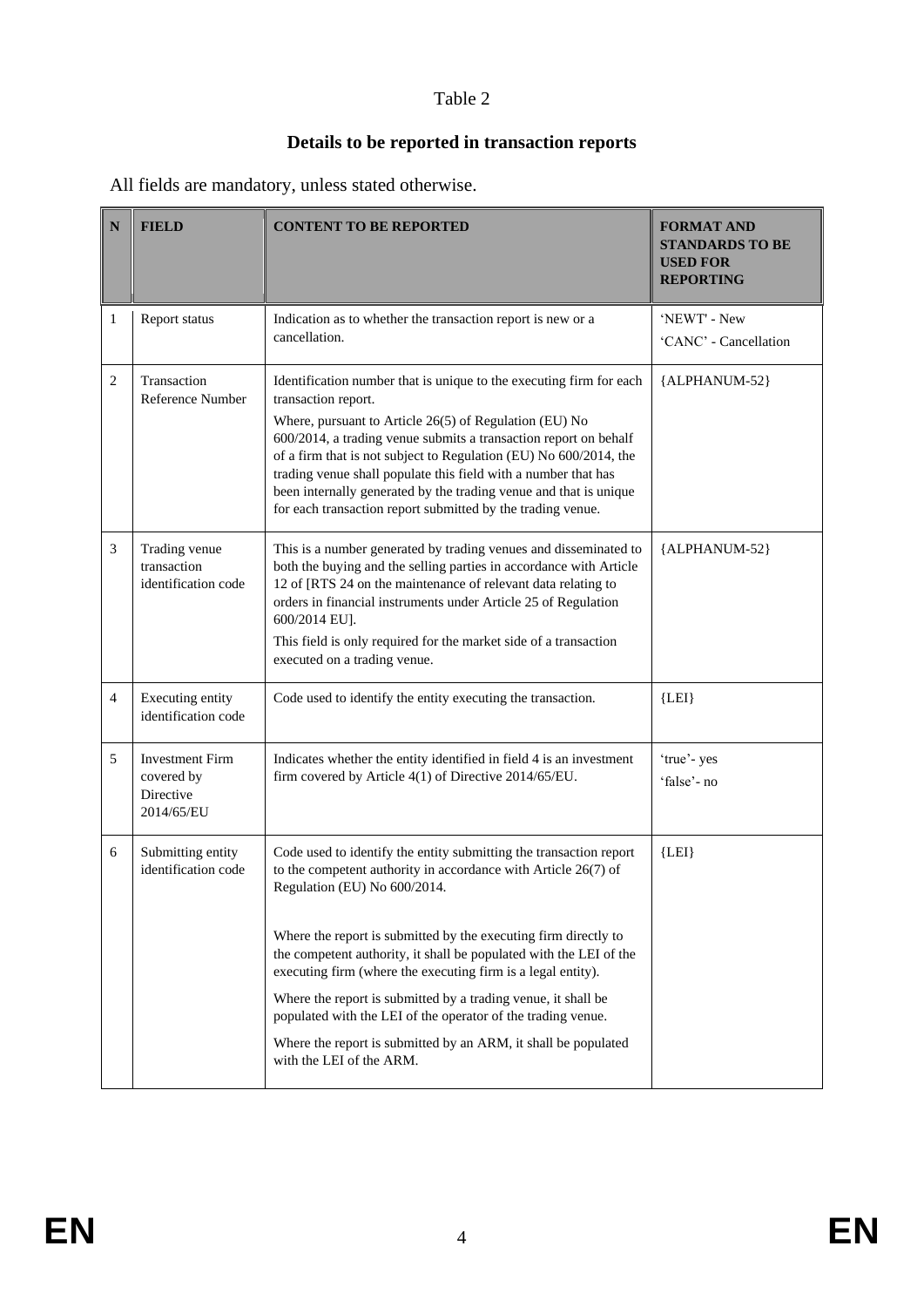#### **Buyer details**

- For joint accounts fields 7-11 shall be repeated for each buyer.
- Where the transaction is for a transmitted order that has met the conditions for transmission set out in Article 4, the information in fields 7-15 shall be populated by the receiving firm in the receiving firm's report with the information received from the transmitting firm.
- Where the transmission is for a transmitted order that has not met the conditions for transmission set out in Article 4 the receiving firm shall treat the transmitting firm as the buyer.

| 7 | Buyer               | Code used to identify the acquirer of the financial instrument.                                                                                                                                                                                                                                                                                                                               | ${LEI}$       |
|---|---------------------|-----------------------------------------------------------------------------------------------------------------------------------------------------------------------------------------------------------------------------------------------------------------------------------------------------------------------------------------------------------------------------------------------|---------------|
|   | identification code |                                                                                                                                                                                                                                                                                                                                                                                               | ${MIC}$       |
|   |                     | Where the acquirer is a legal entity, the LEI code of the acquirer                                                                                                                                                                                                                                                                                                                            | {NATIONAL_ID} |
|   |                     | shall be used.                                                                                                                                                                                                                                                                                                                                                                                | 'INTC'        |
|   |                     | Where the acquirer is a non-legal entity, the identifier specified in<br>Article 6 shall be used.                                                                                                                                                                                                                                                                                             |               |
|   |                     | Where the transaction was executed on a trading venue or on an<br>organised trading platform outside of the Union that utilises a<br>central counterparty (CCP) and where the identity of the acquirer<br>is not disclosed, the LEI code of the CCP shall be used.                                                                                                                            |               |
|   |                     | Where the transaction was executed on a trading venue or on an<br>organised trading platform outside of the Union that does not<br>utilise a CCP and where the identity of the acquirer is not<br>disclosed, the MIC code of the trading venue or of the organised<br>trading platform outside of the Union shall be used.                                                                    |               |
|   |                     | Where the acquirer is an investment firm acting as a systematic<br>internaliser (SI), the LEI code of the SI shall be used.                                                                                                                                                                                                                                                                   |               |
|   |                     | 'INTC' shall be used to designate an aggregate client account<br>within the investment firm in order to report a transfer into or out<br>of that account with an associated allocation to the individual<br>client(s) out of or into that account respectively.                                                                                                                               |               |
|   |                     | In case of options and swaptions, the buyer shall be the<br>counterparty that holds the right to exercise the option and the<br>seller shall be the counterparty that sells the option and receives a<br>premium.                                                                                                                                                                             |               |
|   |                     | In case of futures and forwards other than futures and forwards<br>relating to currencies, the buyer shall be the counterparty buying<br>the instrument and the seller the counterparty selling the<br>instrument.                                                                                                                                                                            |               |
|   |                     | In the case of swaps relating to securities, the buyer shall be the<br>counterparty that gets the risk of price movement of the<br>underlying security and receives the security amount. The seller<br>shall be the counterparty paying the security amount.                                                                                                                                  |               |
|   |                     | In the case of swaps related to interest rates or inflation indices,<br>the buyer shall be the counterparty paying the fixed rate. The<br>seller shall be the counterparty receiving the fixed rate. In case of<br>basis swaps (float-to-float interest rate swaps), the buyer shall be<br>the counterparty that pays the spread and the seller the<br>counterparty that receives the spread. |               |
|   |                     | In the case of swaps and forwards related to currencies and of<br>cross currency swaps, the buyer shall be the counterparty<br>receiving the currency which is first when sorted alphabetically<br>by ISO 4217 standard and the seller shall be the counterparty<br>delivering this currency.                                                                                                 |               |
|   |                     | In the case of swap related to dividends, the buyer shall be the<br>counterparty receiving the equivalent actual dividend payments.                                                                                                                                                                                                                                                           |               |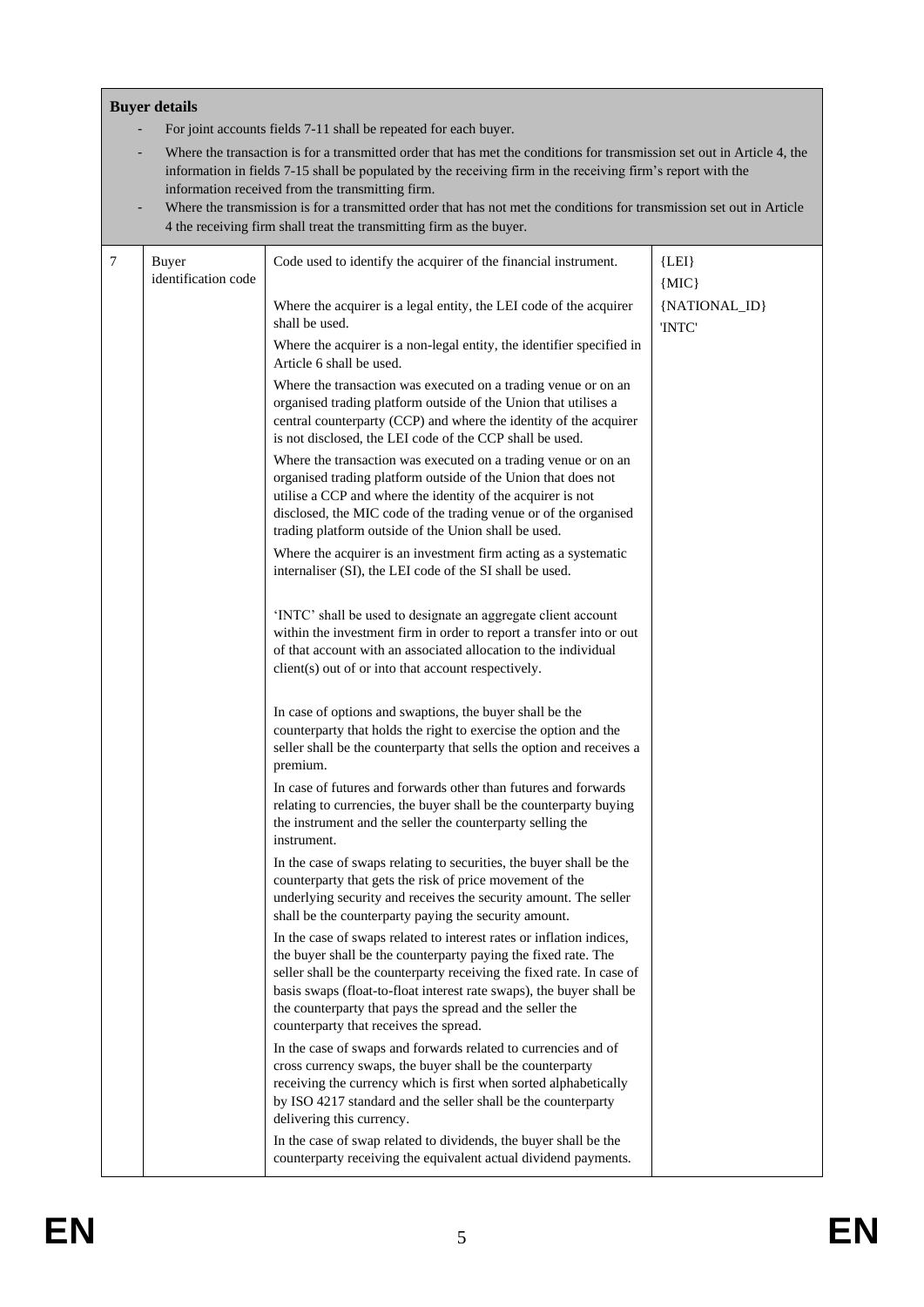|                                                                                                                            |                 | The seller is the counterparty paying the dividend and receiving<br>the fixed rate.<br>In the case of derivative instruments for the transfer of credit risk<br>except options and swaptions, the buyer shall be the counterparty<br>buying the protection. The seller is the counterparty selling the<br>protection.<br>In case of derivative contract related to commodities, the buyer<br>shall be the counterparty that receives the commodity specified in<br>the report and the seller the counterparty delivering this<br>commodity.<br>In case of forward rate agreements, the buyer shall be the<br>counterparty paying the fixed rate and the seller the counterparty<br>receiving the fixed rate.<br>For an increase in notional, the buyer shall be the same as the<br>acquirer of the financial instrument in the original transaction and<br>the seller shall be the same as the disposer of the financial<br>instrument in the original transaction.<br>For a decrease in notional the buyer shall be the same as the<br>disposer of the financial instrument in the original transaction and<br>the seller shall be the same as the acquirer of the financial<br>instrument in the original transaction. |                 |  |
|----------------------------------------------------------------------------------------------------------------------------|-----------------|--------------------------------------------------------------------------------------------------------------------------------------------------------------------------------------------------------------------------------------------------------------------------------------------------------------------------------------------------------------------------------------------------------------------------------------------------------------------------------------------------------------------------------------------------------------------------------------------------------------------------------------------------------------------------------------------------------------------------------------------------------------------------------------------------------------------------------------------------------------------------------------------------------------------------------------------------------------------------------------------------------------------------------------------------------------------------------------------------------------------------------------------------------------------------------------------------------------------------|-----------------|--|
| <b>Additional details</b>                                                                                                  |                 |                                                                                                                                                                                                                                                                                                                                                                                                                                                                                                                                                                                                                                                                                                                                                                                                                                                                                                                                                                                                                                                                                                                                                                                                                          |                 |  |
|                                                                                                                            |                 | Field 8-15 are only applicable if the buyer is a client<br>Fields 9-11 are only applicable if the buyer is a natural person                                                                                                                                                                                                                                                                                                                                                                                                                                                                                                                                                                                                                                                                                                                                                                                                                                                                                                                                                                                                                                                                                              |                 |  |
| Country of the<br>8<br>branch for the<br>buyer                                                                             |                 | Where the acquirer is a client, this field shall identify the country<br>of the branch that received the order from the client or made an<br>investment decision for a client in accordance with a<br>discretionary mandate given to it by the client as required by<br>Article 14(3).<br>Where this activity was not conducted by a branch this shall be<br>populated with the country code of the home Member State of the<br>investment firm or the country code of the country where the<br>investment firm has established its head office or registered office<br>(in the case of third country firms).<br>Where the transaction is for a transmitted order that has met the<br>conditions for transmission set out in Article 4, this field shall be<br>populated using the information received from the transmitting<br>firm.                                                                                                                                                                                                                                                                                                                                                                                   | {COUNTRYCODE_2} |  |
| 9<br>Buyer - first<br>name(s)                                                                                              |                 | Full first name(s) of the buyer. In case of more than one first<br>name, all names shall be included in this field separated by a<br>comma.                                                                                                                                                                                                                                                                                                                                                                                                                                                                                                                                                                                                                                                                                                                                                                                                                                                                                                                                                                                                                                                                              | {ALPHANUM-140}  |  |
| 10<br>Buyer -<br>sumame(s)                                                                                                 |                 | Full surname(s) of the buyer. In case of more than one surname,<br>all surnames shall be included in this field separated by a comma.                                                                                                                                                                                                                                                                                                                                                                                                                                                                                                                                                                                                                                                                                                                                                                                                                                                                                                                                                                                                                                                                                    | {ALPHANUM-140}  |  |
| 11<br>birth                                                                                                                | Buyer - date of | Date of birth of the buyer                                                                                                                                                                                                                                                                                                                                                                                                                                                                                                                                                                                                                                                                                                                                                                                                                                                                                                                                                                                                                                                                                                                                                                                               | {DATEFORMAT}    |  |
| <b>Buyer decision maker</b><br>Fields 12-15 are only applicable if the decision maker acts under a power of representation |                 |                                                                                                                                                                                                                                                                                                                                                                                                                                                                                                                                                                                                                                                                                                                                                                                                                                                                                                                                                                                                                                                                                                                                                                                                                          |                 |  |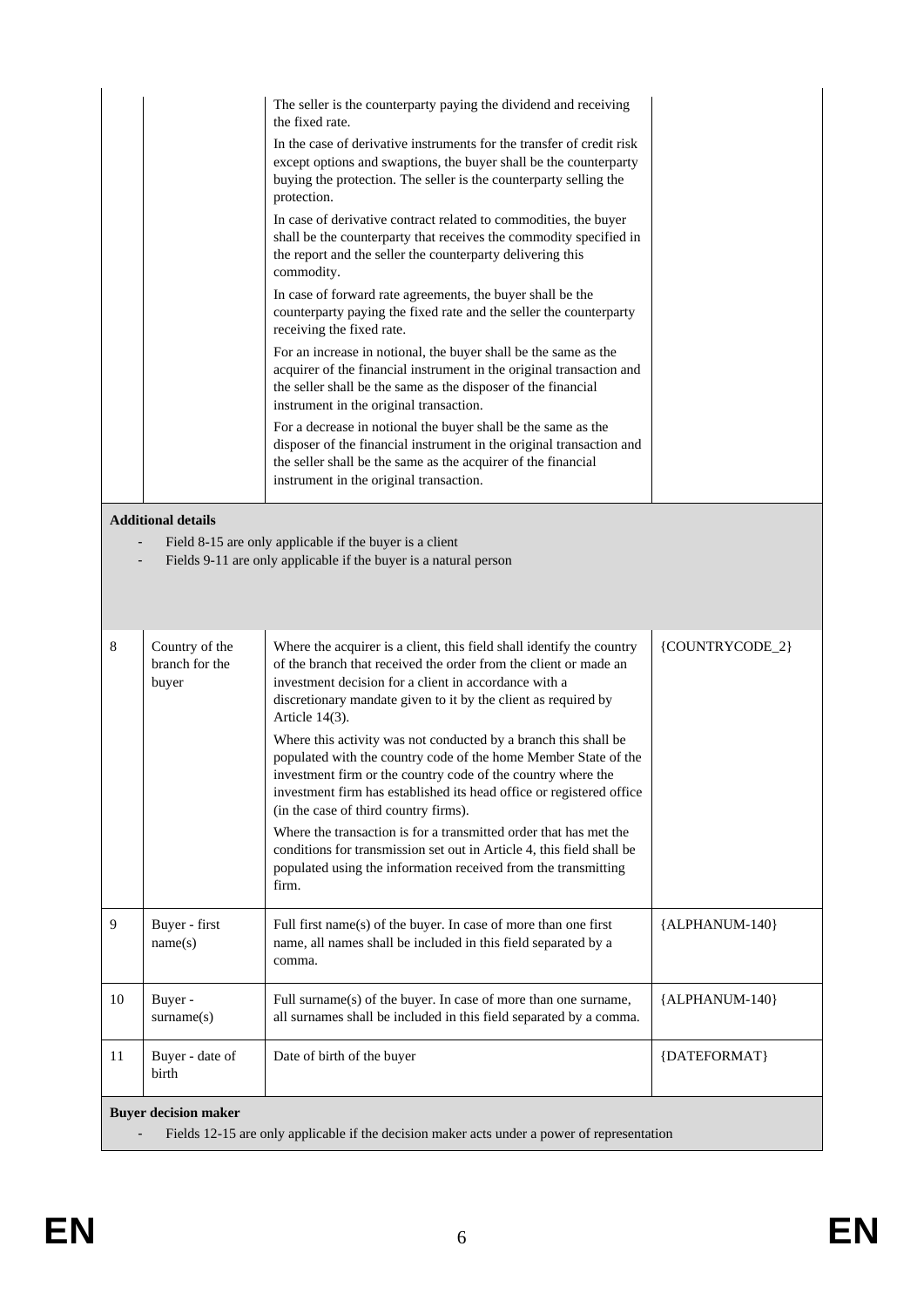| 12                                                                                                      | Buyer decision<br>maker code                                                                                      | Code used to identify the person who makes the decision to<br>acquire the financial instrument.<br>Where the decision is made by an investment firm, this field shall | ${LEI}$<br>{NATIONAL_ID} |  |  |
|---------------------------------------------------------------------------------------------------------|-------------------------------------------------------------------------------------------------------------------|-----------------------------------------------------------------------------------------------------------------------------------------------------------------------|--------------------------|--|--|
|                                                                                                         |                                                                                                                   | be populated with the identity of the investment firm rather than<br>the individual making the investment decision.                                                   |                          |  |  |
|                                                                                                         |                                                                                                                   | Where the decision maker is a legal entity, the LEI code of the<br>decision maker shall be used.                                                                      |                          |  |  |
|                                                                                                         |                                                                                                                   | Where the decision maker is a non-legal entity, the identifier<br>specified in Article 6 shall be used.                                                               |                          |  |  |
|                                                                                                         | <b>Buyer decision maker details</b><br>Fields 13-15 are only applicable if the decision maker is a natural person |                                                                                                                                                                       |                          |  |  |
| 13                                                                                                      | Buy decision<br>maker - First<br>Name(s)                                                                          | Full first name(s) of the decision maker for the buyer. In case of<br>more than one first name, all names shall be included in this field<br>separated by a comma     | ${ALPHANUM-140}$         |  |  |
| 14                                                                                                      | Buy decision<br>$make r -$<br>Surname(s)                                                                          | Full surname $(s)$ of the decision maker for the buyer. In case of<br>more than one surname, all surnames shall be included in this<br>field separated by a comma     | ${ALPHANUM-140}$         |  |  |
| 15                                                                                                      | Buy decision<br>maker - Date of<br>birth                                                                          | Date of birth of the decision maker for the buyer                                                                                                                     | {DATEFORMAT}             |  |  |
| Seller details and decision maker<br>For joint accounts fields 16-20 shall be repeated for each seller. |                                                                                                                   |                                                                                                                                                                       |                          |  |  |

- Where the transaction for a seller is for a transmitted order that has met the conditions for transmission set out in Article 4, the information in fields 16-24 shall be populated by the receiving firm in the receiving firm's report from the information received from the transmitting firm.

- Where the transmission is for a transmitted order that has not met the conditions for transmission set out in Article 5, the receiving firm shall treat the transmitting firm as the seller.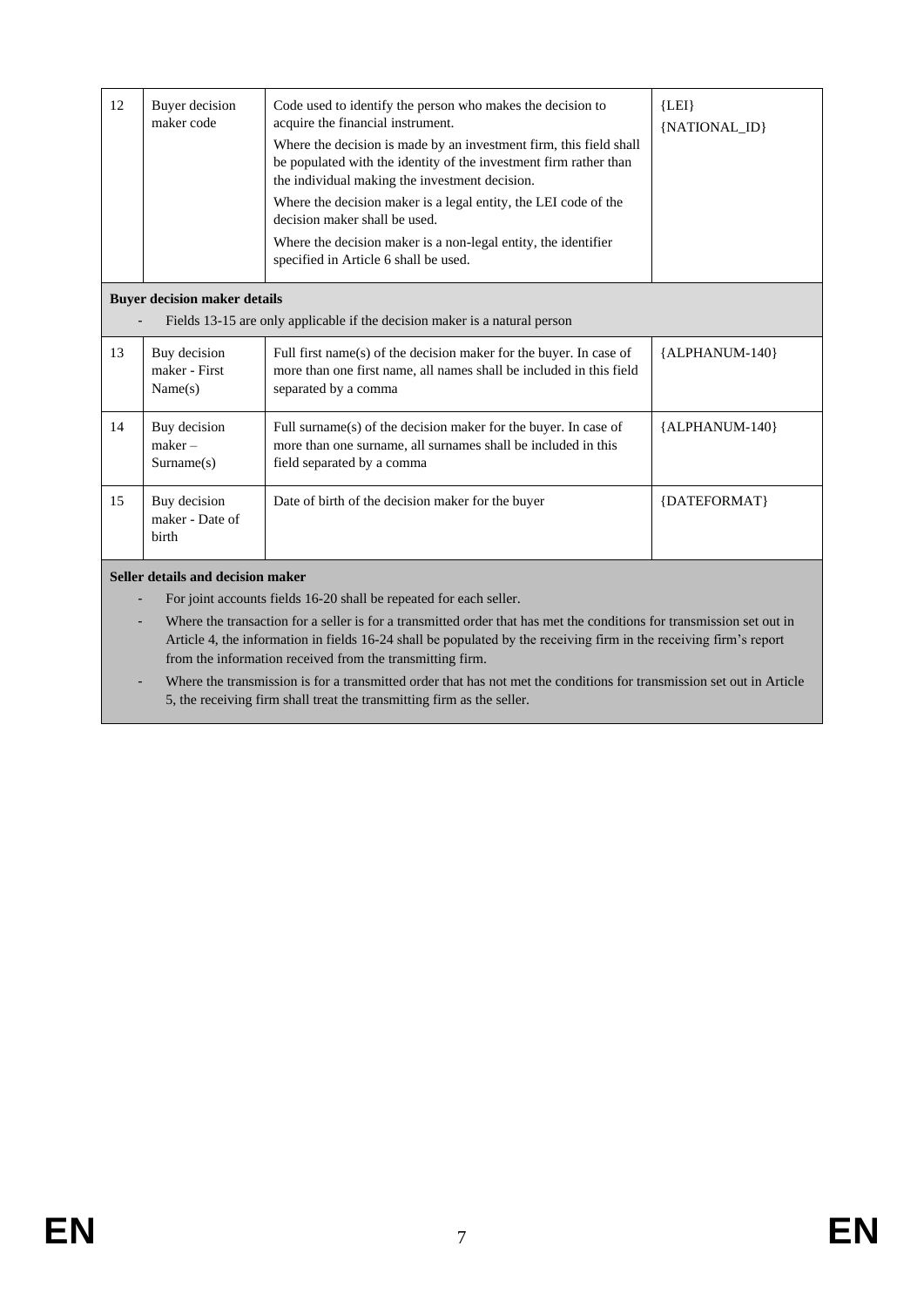| 16 | Seller<br>identification code | Code used to identify the disposer of the financial<br>instrument.                                                                                                                                                                                                                                                        | ${LEI}$<br>${MIC}$ |
|----|-------------------------------|---------------------------------------------------------------------------------------------------------------------------------------------------------------------------------------------------------------------------------------------------------------------------------------------------------------------------|--------------------|
|    |                               |                                                                                                                                                                                                                                                                                                                           | {NATIONAL_ID}      |
|    |                               | Where the disposer is a legal entity, the LEI code of the<br>disposer shall be used.                                                                                                                                                                                                                                      | 'INTC'             |
|    |                               | Where the disposer is a non-legal entity, the identifier<br>specified in Article 7 shall be used.                                                                                                                                                                                                                         |                    |
|    |                               | Where the transaction was executed on a trading venue or<br>on an organised trading platform outside of the Union that<br>utilises a CCP and where the identity of the disposer is not<br>disclosed, the LEI code of the CCP shall be used.                                                                               |                    |
|    |                               | Where the transaction was executed on a trading venue or<br>on an organised trading platform outside of the Union that<br>does not utilise a CCP and where the identity of the                                                                                                                                            |                    |
|    |                               | disposer is not disclosed, the MIC code of the trading venue<br>or of the organised trading platform outside of the Union<br>shall be used.                                                                                                                                                                               |                    |
|    |                               | Where the disposer is an investment firm acting as a SI, the<br>LEI code of the SI shall be used                                                                                                                                                                                                                          |                    |
|    |                               | 'INTC' shall be used to designate an aggregate client<br>account within the investment firm in order to report a<br>transfer into or out of that account with an associated<br>allocation to the individual client(s) out of or into that<br>account respectively.                                                        |                    |
|    |                               | In case of options and swaptions, the buyer shall be the<br>counterparty that holds the right to exercise the option and<br>the seller shall be the counterparty that sells the option and<br>receives a premium.                                                                                                         |                    |
|    |                               | In case of futures and forwards other than futures and<br>forwards relating to currencies, the buyer shall be the<br>counterparty buying the instrument and the seller the<br>counterparty selling the instrument.                                                                                                        |                    |
|    |                               | In the case of swaps relating to securities, the buyer shall be<br>the counterparty that gets the risk of price movement of the<br>underlying security and receives the security amount. The<br>seller shall be the counterparty paying the security amount.                                                              |                    |
|    |                               | In the case of swaps related to interest rates or inflation<br>indices, the buyer shall be the counterparty paying the fixed<br>rate. The seller shall be the counterparty receiving the fixed<br>rate. In case of basis swaps (float-to-float interest rate<br>swaps), the buyer shall be the counterparty that pays the |                    |
|    |                               | spread and the seller the counterparty that receives the<br>spread.                                                                                                                                                                                                                                                       |                    |
|    |                               | In the case of swaps and forwards related to currencies and<br>of cross currency swaps, the buyer shall be the counterparty<br>receiving the currency which is first when sorted<br>alphabetically by ISO 4217 standard and the seller shall be                                                                           |                    |
|    |                               | the counterparty delivering this currency.<br>In the case of swap related to dividends, the buyer shall be<br>the counterparty receiving the equivalent actual dividend<br>payments. The seller is the counterparty paying the<br>dividend and receiving the fixed rate.                                                  |                    |
|    |                               | In the case of derivative instruments for the transfer of<br>credit risk except options and swaptions, the buyer shall be                                                                                                                                                                                                 |                    |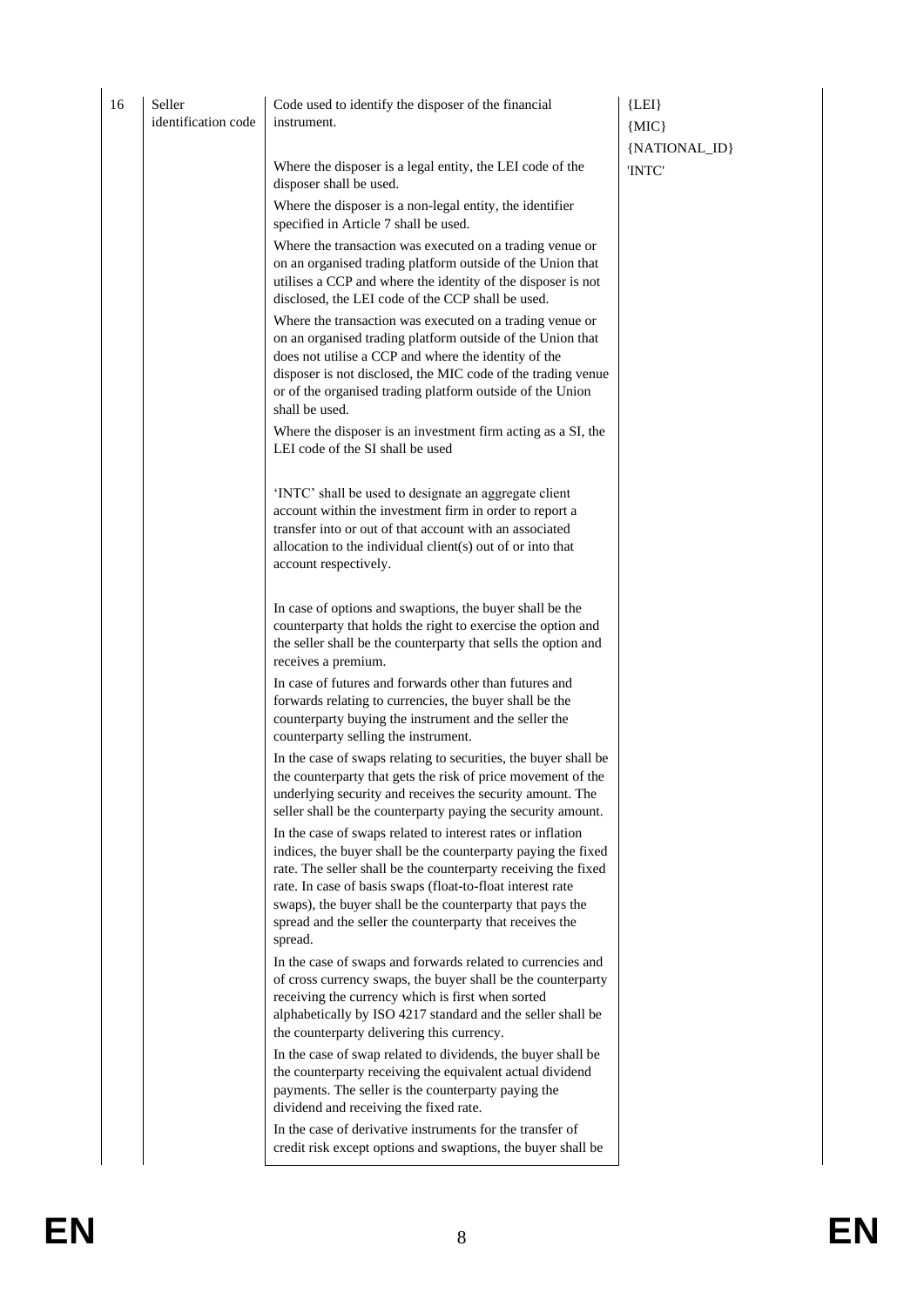|              |                                                                                                                                                                                                                                                                                                                                                                                                                           | the counterparty buying the protection. The seller is the<br>counterparty selling the protection.<br>In case of derivative contracts related to commodities, the<br>buyer shall be the counterparty that receives the commodity<br>specified in the report and the seller the counterparty<br>delivering this commodity.<br>In case of forward rate agreements, the buyer shall be the<br>counterparty paying the fixed rate and the seller the<br>counterparty receiving the fixed rate.<br>For an increase in notional, the seller shall be the same as<br>the disposer in the original transaction.<br>For a decrease in notional the seller shall be the same as the<br>acquirer of the financial instrument in the original<br>transaction. |                   |  |  |
|--------------|---------------------------------------------------------------------------------------------------------------------------------------------------------------------------------------------------------------------------------------------------------------------------------------------------------------------------------------------------------------------------------------------------------------------------|--------------------------------------------------------------------------------------------------------------------------------------------------------------------------------------------------------------------------------------------------------------------------------------------------------------------------------------------------------------------------------------------------------------------------------------------------------------------------------------------------------------------------------------------------------------------------------------------------------------------------------------------------------------------------------------------------------------------------------------------------|-------------------|--|--|
| $17 -$<br>24 |                                                                                                                                                                                                                                                                                                                                                                                                                           | Fields 17-24 mirror all buyer related fields numbered 8-15 (buyer details and decision maker) for the seller.                                                                                                                                                                                                                                                                                                                                                                                                                                                                                                                                                                                                                                    |                   |  |  |
|              | <b>Transmission details</b><br>Fields 26 and 27 shall only be populated for transaction reports by a receiving firm where all the conditions for<br>transmission in Article 4 have been met.<br>Where a firm acts both as a receiving firm and a transmitting firm it shall populate field 25 to indicate that it is a<br>transmitting firm and shall populate fields 26 and 27 from its perspective as a receiving firm. |                                                                                                                                                                                                                                                                                                                                                                                                                                                                                                                                                                                                                                                                                                                                                  |                   |  |  |
| 25           | Transmission of<br>order indicator                                                                                                                                                                                                                                                                                                                                                                                        | 'true' shall be populated by the transmitting firm within the<br>transmitting firm's report where the conditions for<br>transmission specified in Article 4 were not satisfied<br>'false' – in all other circumstances                                                                                                                                                                                                                                                                                                                                                                                                                                                                                                                           | 'true'<br>'false' |  |  |
| 26           | Transmitting firm<br>identification code<br>for the buyer                                                                                                                                                                                                                                                                                                                                                                 | Code used to identify the firm transmitting the order<br>This shall be populated by the receiving firm within the<br>receiving firm's report with the identification code provided<br>by the transmitting firm.                                                                                                                                                                                                                                                                                                                                                                                                                                                                                                                                  | ${LEI}$           |  |  |
| 27           | Transmitting firm<br>identification code<br>for the seller                                                                                                                                                                                                                                                                                                                                                                | Code used to identify the firm transmitting the order.<br>This shall be populated by the receiving firm within the<br>receiving firm's report with the identification code provided<br>by the transmitting firm                                                                                                                                                                                                                                                                                                                                                                                                                                                                                                                                  | ${LEI}$           |  |  |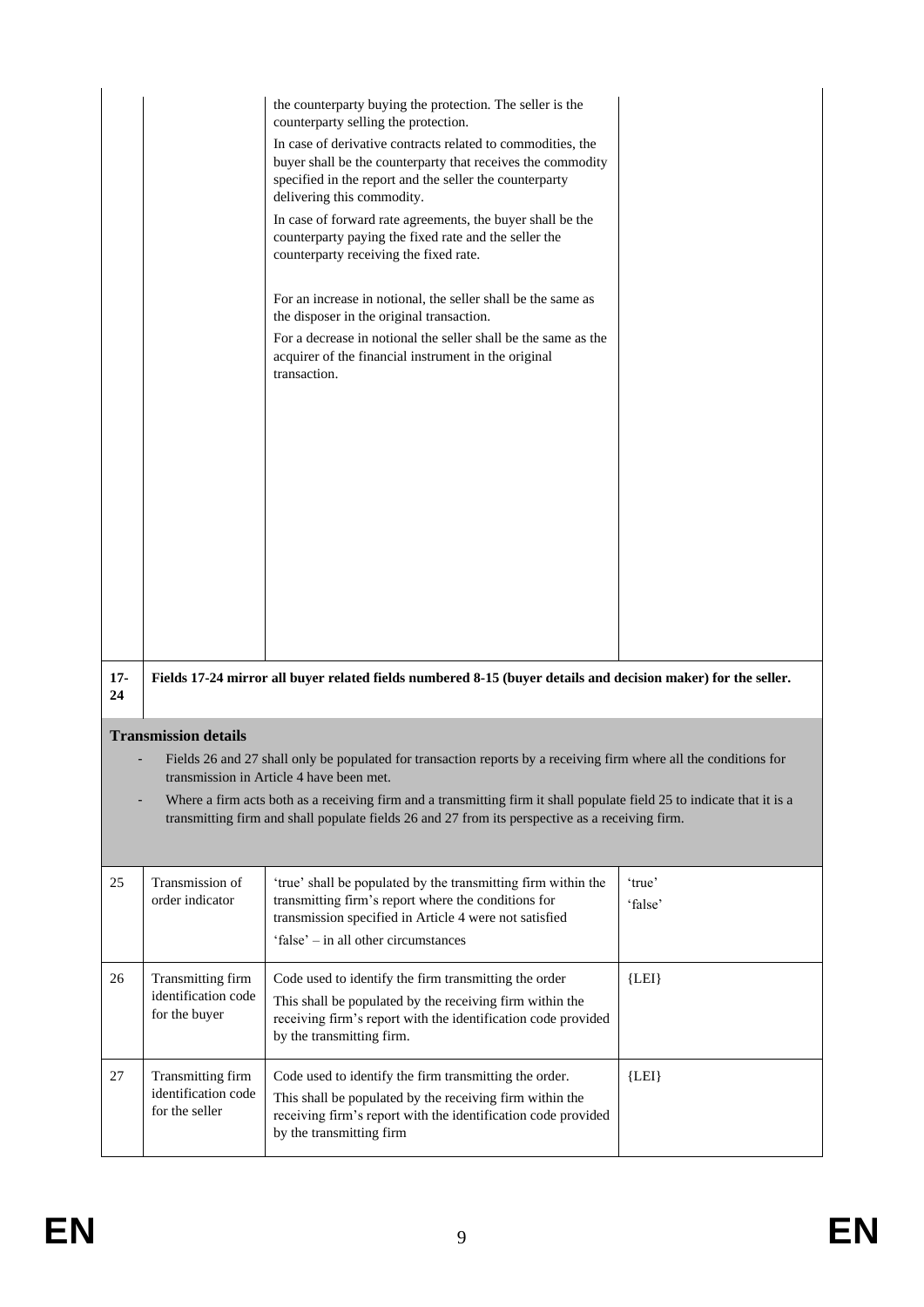|    | <b>Transaction details</b>               |                                                                                                                                                                                                                                                                                                                                                                                                                                                                                                                                                                                                                                                                                                                                                                                                                                                                                                                                                                                                                                                        |                                                                                                                                                                   |  |  |
|----|------------------------------------------|--------------------------------------------------------------------------------------------------------------------------------------------------------------------------------------------------------------------------------------------------------------------------------------------------------------------------------------------------------------------------------------------------------------------------------------------------------------------------------------------------------------------------------------------------------------------------------------------------------------------------------------------------------------------------------------------------------------------------------------------------------------------------------------------------------------------------------------------------------------------------------------------------------------------------------------------------------------------------------------------------------------------------------------------------------|-------------------------------------------------------------------------------------------------------------------------------------------------------------------|--|--|
| 28 | Trading date time                        | Date and time when the transaction was executed.<br>For transactions executed on a trading venue, the level of<br>granularity shall be in accordance with the requirements<br>set out in Article 3 [RTS 25 on clock synchronization<br>under article 50 of Directive 2014/65/EU ].<br>For transactions not executed on a trading venue, the date<br>and time shall be when the parties agree the content of the<br>following fields: quantity, price, currencies in fields 31,<br>34 and 44, instrument identification code, instrument<br>classification and underlying instrument code, where<br>applicable. For transactions not executed on a trading<br>venue the time reported shall be at least to the nearest<br>second.<br>Where the transaction results from an order transmitted<br>by the executing firm on behalf of a client to a third party<br>where the conditions for transmission set out in Article 4<br>were not satisfied, this shall be the date and time of the<br>transaction rather than the time of the order transmission. | {DATE_TIME_FORMAT}                                                                                                                                                |  |  |
| 29 | Trading capacity                         | Indication of whether the transaction results from the<br>executing firm carrying out matched principal trading<br>under Article 4(38) of Directive 2014/65/EU or dealing<br>on own account under Article 4(6) of Directive<br>2014/65/EU.<br>Where the transaction does not result from the executing<br>firm carrying out matched principal trading or dealing on<br>own account, the field shall indicate that the transaction<br>was carried out under any other capacity.                                                                                                                                                                                                                                                                                                                                                                                                                                                                                                                                                                         | 'DEAL' - Dealing on own<br>account<br>'MTCH' - Matched principal<br>'AOTC' - Any other capacity                                                                   |  |  |
| 30 | Quantity                                 | The number of units of the financial instrument, or the<br>number of derivative contracts in the transaction.<br>The nominal or monetary value of the financial<br>instrument.<br>For spread bets, the quantity shall be the monetary value<br>wagered per point movement in the underlying financial<br>instrument.<br>For credit default swaps, the quantity shall be the notional<br>amount for which the protection is acquired or disposed<br>of.<br>For increase or decrease in notional amount derivative<br>contracts, the number shall reflect the absolute value of<br>the change and shall be expressed as a positive number.<br>The information reported in this field shall be consistent<br>with the values provided in fields 33 and 46.                                                                                                                                                                                                                                                                                                | {DECIMAL-18/17} in case the<br>quantity is expressed as number<br>of units<br>{DECIMAL-18/5} in case the<br>quantity is expressed as<br>monetary or nominal value |  |  |
| 31 | Quantity currency                        | Currency in which the quantity is expressed.<br>Only applicable if quantity is expressed as nominal or<br>monetary value.                                                                                                                                                                                                                                                                                                                                                                                                                                                                                                                                                                                                                                                                                                                                                                                                                                                                                                                              | {CURRENCYCODE_3}                                                                                                                                                  |  |  |
| 32 | Derivative notional<br>increase/decrease | Indication as to whether the transaction is an increase or<br>decrease of notional of a derivative contract.<br>Field only applies when there is change in notional for a<br>derivative contract.                                                                                                                                                                                                                                                                                                                                                                                                                                                                                                                                                                                                                                                                                                                                                                                                                                                      | 'INCR' - Increase<br>'DECR' - Decrease                                                                                                                            |  |  |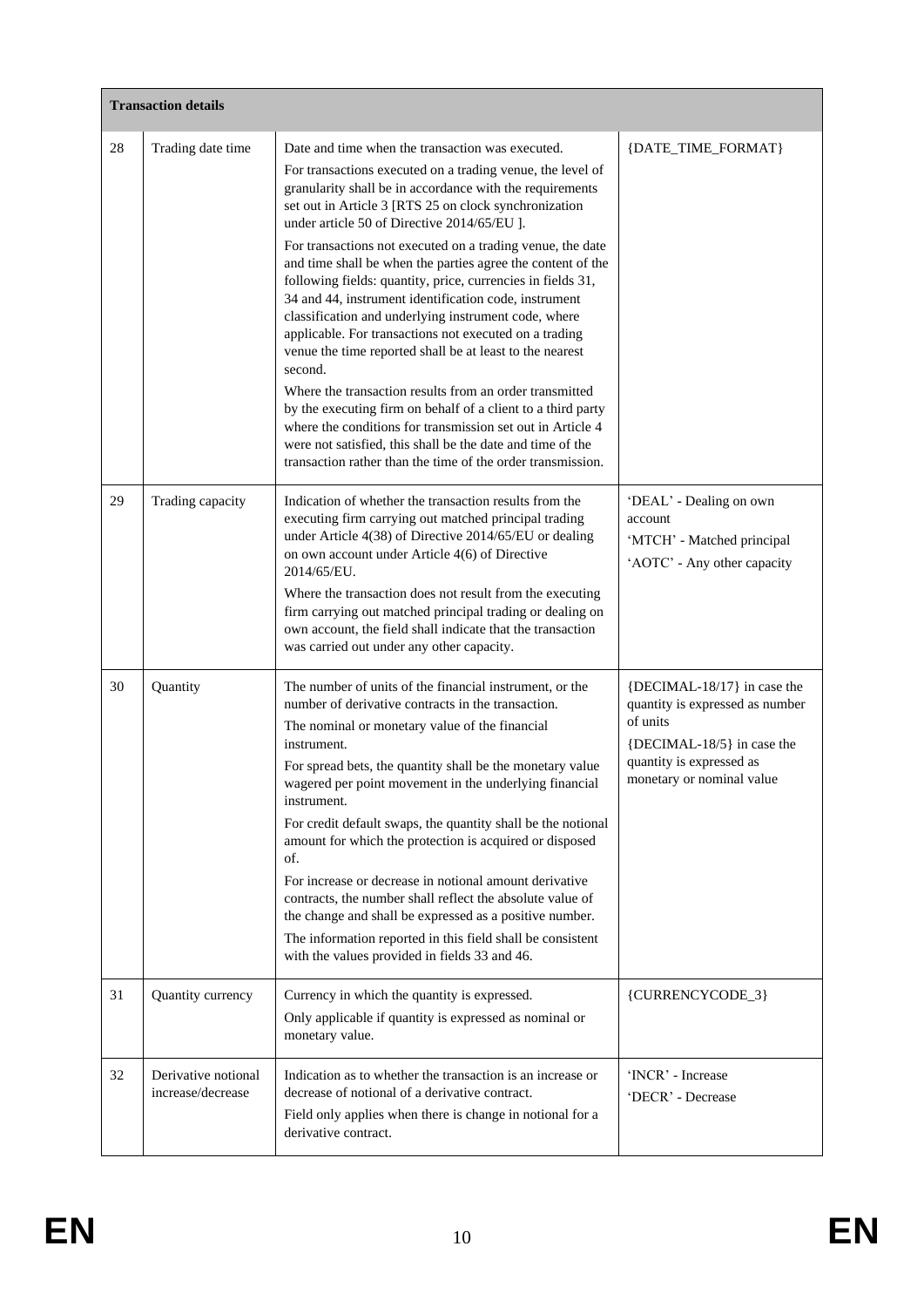| 33 | Price                               | Traded price of the transaction excluding, where<br>applicable, commission and accrued interest.<br>In the case of option contracts, it shall be the premium of<br>the derivative contract per underlying or index point.<br>In the case of spread bets it shall be the reference price of<br>the underlying instrument.<br>For credit default swaps (CDS) it shall be the coupon in<br>basis points.<br>Where price is reported in monetary terms, it shall be<br>provided in the major currency unit.<br>Where price is currently not available but pending, the<br>value shall be 'PNDG'<br>Where price is not applicable the value shall be 'NOAP'<br>The information reported in this field shall be consistent<br>with the values provided in fields 30 and 46.                                                                                                                                                                                                                                                                                                             | {DECIMAL-18/13} in case the<br>price is expressed as monetary<br>value<br>{DECIMAL-11/10} in case the<br>price is expressed as percentage<br>or yield<br>{DECIMAL-18/17} in case the<br>price is expressed as basis points<br>'PNDG' in case the price is not<br>available<br>'NOAP' in case the price is not<br>applicable |
|----|-------------------------------------|-----------------------------------------------------------------------------------------------------------------------------------------------------------------------------------------------------------------------------------------------------------------------------------------------------------------------------------------------------------------------------------------------------------------------------------------------------------------------------------------------------------------------------------------------------------------------------------------------------------------------------------------------------------------------------------------------------------------------------------------------------------------------------------------------------------------------------------------------------------------------------------------------------------------------------------------------------------------------------------------------------------------------------------------------------------------------------------|-----------------------------------------------------------------------------------------------------------------------------------------------------------------------------------------------------------------------------------------------------------------------------------------------------------------------------|
| 34 | Price Currency                      | Currency in which the price is expressed (applicable if the<br>price is expressed as monetary value).                                                                                                                                                                                                                                                                                                                                                                                                                                                                                                                                                                                                                                                                                                                                                                                                                                                                                                                                                                             | {CURRENCYCODE_3}                                                                                                                                                                                                                                                                                                            |
| 35 | Net amount                          | The net amount of the transaction means the cash amount<br>which is paid by the buyer of the debt instrument upon<br>the settlement of the transaction. This cash amount equals<br>to: (clean price * nominal value)+any accrued coupons.<br>As a result, the net amount of the transaction excludes<br>any commission or other fees charged to the buyer of the<br>debt instrument.<br>Field only applies when the financial instrument is debt.                                                                                                                                                                                                                                                                                                                                                                                                                                                                                                                                                                                                                                 | $\{DECIMAL-18/5\}$                                                                                                                                                                                                                                                                                                          |
| 36 | Venue                               | Identification of the venue where the transaction was<br>executed.<br>Use the ISO 10383 segment MIC for transactions<br>executed on a trading venue, Systematic Internaliser (SI)<br>or organised trading platform outside of the Union.<br>Where the segment MIC does not exist, use the operating<br>MIC.<br>Use MIC code 'XOFF' for financial instruments admitted<br>to trading, or traded on a trading venue or for which a<br>request for admission was made, where the transaction on<br>that financial instrument is not executed on a trading<br>venue, SI or organised trading platform outside of the<br>Union, or where an investment firm does not know it is<br>trading with another investment firm acting as an SI.<br>Use MIC code 'XXXX' for financial instruments that are<br>not admitted to trading or traded on a trading venue or for<br>which no request for admission has been made and that<br>are not traded on an organised trading platform outside of<br>the Union but where the underlying is admitted to trading<br>or traded on a trading venue. | ${MIC}$                                                                                                                                                                                                                                                                                                                     |
| 37 | Country of the<br>branch membership | Code used to identify the country of a branch of the<br>investment firm whose market membership was used to<br>execute the transaction.<br>Where a branch's market membership was not used, this<br>field shall be populated with the country code of the home                                                                                                                                                                                                                                                                                                                                                                                                                                                                                                                                                                                                                                                                                                                                                                                                                    | {COUNTRYCODE_2}                                                                                                                                                                                                                                                                                                             |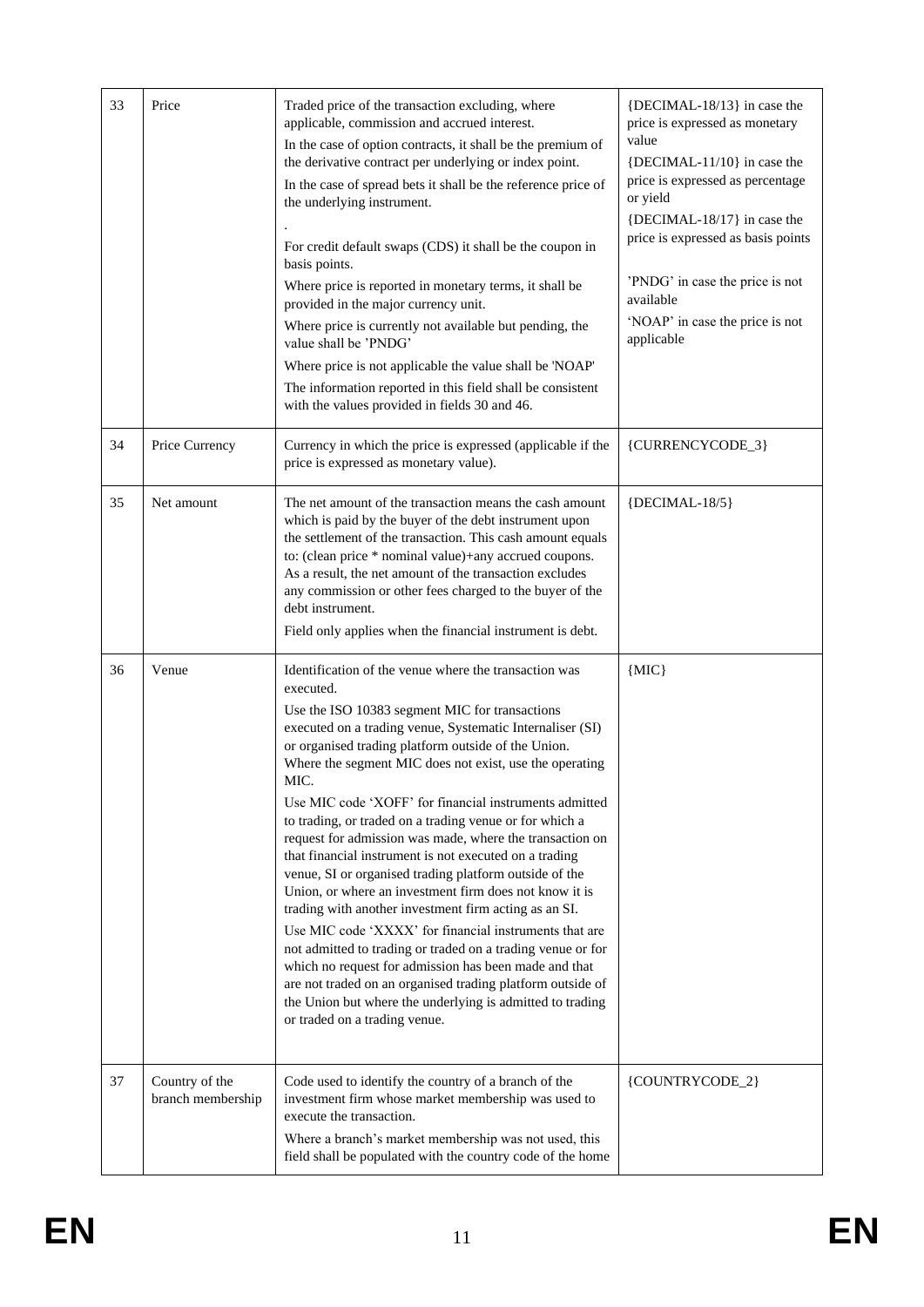|    |                                        | Member State of the investment firm or the country code<br>of the country where the firm has established its head<br>office or registered office (in the case of third country<br>firms).<br>This field shall only be populated for the market side of a                                                                                                                                                                                                                          |                    |
|----|----------------------------------------|-----------------------------------------------------------------------------------------------------------------------------------------------------------------------------------------------------------------------------------------------------------------------------------------------------------------------------------------------------------------------------------------------------------------------------------------------------------------------------------|--------------------|
|    |                                        | transaction executed on a trading venue or on an<br>organised trading platform outside of the Union.                                                                                                                                                                                                                                                                                                                                                                              |                    |
| 38 | Up-front payment                       | Monetary value of any up-front payment received or paid<br>by the seller.<br>Where the seller receives the up-front payment, the value<br>populated is positive. Where the seller pays the up-front<br>payment, the value populated is negative.                                                                                                                                                                                                                                  | $\{DECIMAL-18/5\}$ |
| 39 | Up-front payment<br>currency           | Currency of the up-front payment.                                                                                                                                                                                                                                                                                                                                                                                                                                                 | {CURRENCYCODE_3}   |
| 40 | Complex trade<br>component id          | Identifier, internal to the reporting firm to identify all the<br>reports related to the same execution of a combination of<br>financial instruments in accordance with Article 12. The<br>code must be unique at the level of the firm for the group<br>of reports related to the execution.                                                                                                                                                                                     | {ALPHANUM-35}      |
|    |                                        | Field only applies when the conditions specified in<br>Article 12 apply.                                                                                                                                                                                                                                                                                                                                                                                                          |                    |
|    | <b>Instrument details</b>              |                                                                                                                                                                                                                                                                                                                                                                                                                                                                                   |                    |
| 41 | Instrument<br>identification code      | Code used to identify the financial instrument<br>This field applies to financial instruments for which a<br>request for admission to trading has been made, that are<br>admitted to trading or traded on a trading venue or on a<br>systematic internaliser. It also applies to financial<br>instruments which have an ISIN and are traded on<br>organised trading platform outside of the Union where the<br>underlying is a financial instrument traded on a trading<br>venue. | ${ISIN}$           |
|    | Fields 42-56 are not applicable where: | transactions are executed on a trading venue or with an investment firm acting as a SI; or                                                                                                                                                                                                                                                                                                                                                                                        |                    |
|    |                                        | field 41 is populated with an ISIN that exists on the reference data list from ESMA                                                                                                                                                                                                                                                                                                                                                                                               |                    |
| 42 | Instrument full<br>name                | Full name of the financial instrument                                                                                                                                                                                                                                                                                                                                                                                                                                             | {ALPHANUM-350}     |
| 43 | Instrument<br>classification           | Taxonomy used to classify the financial instrument<br>A complete and accurate CFI code shall be provided.                                                                                                                                                                                                                                                                                                                                                                         | ${CFI\_CODE}$      |
| 44 | Notional currency 1                    | Currency in which the notional is denominated.<br>In the case of an interest rate or currency derivative<br>contract, this will be the notional currency of leg 1 or the<br>currency 1 of the pair.<br>In the case of swaptions where the underlying swap is<br>single-currency, this will be the notional currency of the                                                                                                                                                        | {CURRENCYCODE_3}   |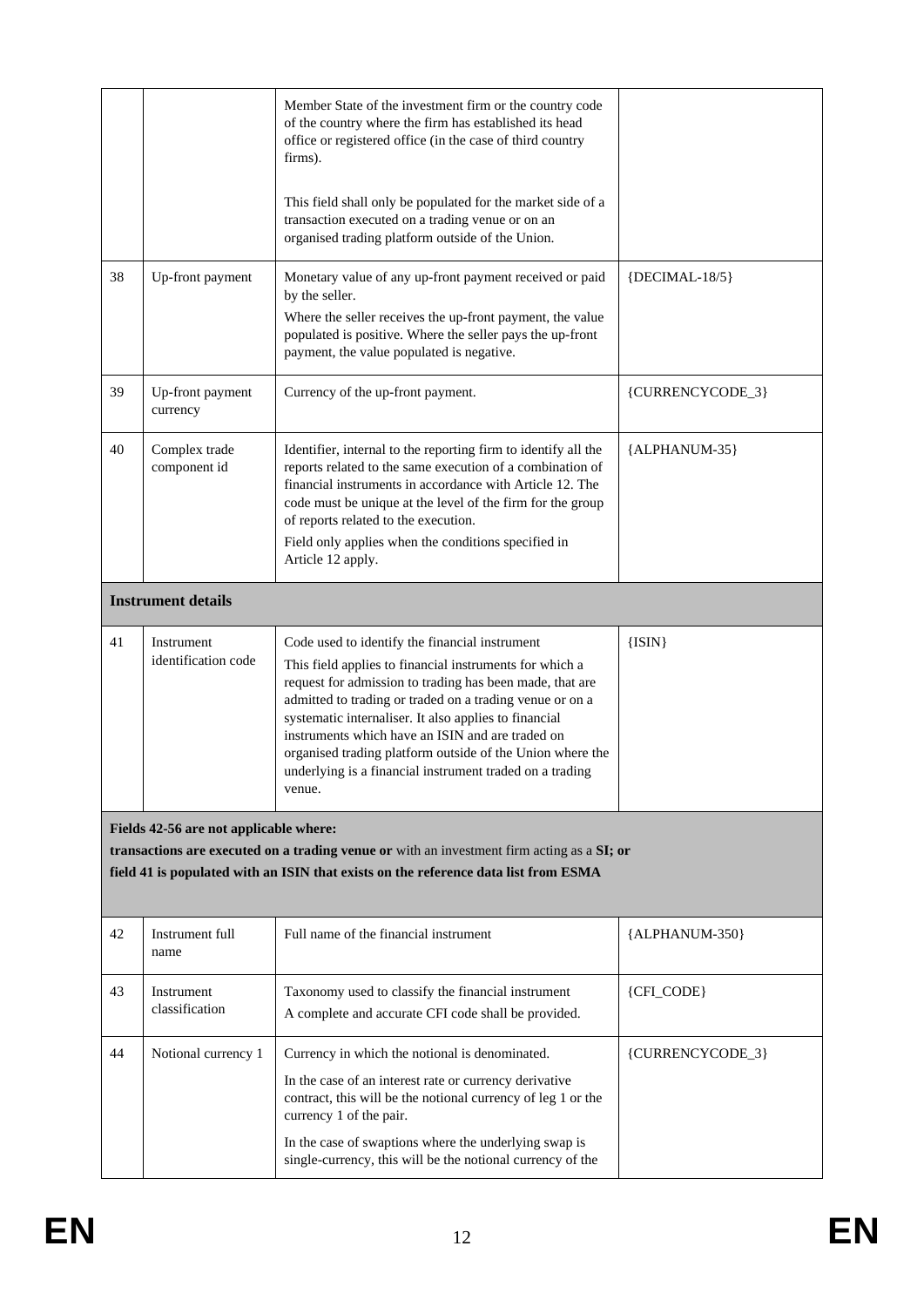|    |                               | underlying swap. For swaptions where the underlying is<br>multi-currency, this will be the notional currency of leg 1<br>of the swap.                                                                                                                                                                         |                                                             |
|----|-------------------------------|---------------------------------------------------------------------------------------------------------------------------------------------------------------------------------------------------------------------------------------------------------------------------------------------------------------|-------------------------------------------------------------|
| 45 | Notional currency 2           | In the case of multi-currency or cross-currency swaps the<br>currency in which leg 2 of the contract is denominated.                                                                                                                                                                                          | {CURRENCYCODE_3}                                            |
|    |                               | For swaptions where the underlying swap is multi-<br>currency, the currency in which leg 2 of the swap is<br>denominated                                                                                                                                                                                      |                                                             |
| 46 | Price multiplier              | Number of units of the underlying instrument represented<br>by a single derivative contract.                                                                                                                                                                                                                  | {DECIMAL-18/17}                                             |
|    |                               | Monetary value covered by a single swap contract where<br>the quantity field indicates the number of swap contracts<br>in the transaction. For a future or option on an index, the<br>amount per index point.                                                                                                 |                                                             |
|    |                               | For spreadbets the movement in the price of the<br>underlying instrument on which the spreadbet is based.                                                                                                                                                                                                     |                                                             |
|    |                               | The information reported in this field shall be consistent<br>with the values provided in fields 30 and 33.                                                                                                                                                                                                   |                                                             |
| 47 | Underlying<br>instrument code | ISIN code of the underlying instrument.                                                                                                                                                                                                                                                                       | ${ISIN}$                                                    |
|    |                               | For ADRs, GDRs and similar instruments, the ISIN code<br>of the financial instrument on which those instruments are<br>based.                                                                                                                                                                                 |                                                             |
|    |                               | For convertible bonds, the ISIN code of the instrument in<br>which the bond can be converted.                                                                                                                                                                                                                 |                                                             |
|    |                               | For derivatives or other instruments which have an<br>underlying, the underlying instrument ISIN code, when<br>the underlying is admitted to trading, or traded on a<br>trading venue. Where the underlying is a stock dividend,<br>then ISIN code of the related share entitling the<br>underlying dividend. |                                                             |
|    |                               | For Credit Default Swaps, the ISIN of the reference<br>obligation shall be provided.                                                                                                                                                                                                                          |                                                             |
|    |                               | In case the underlying is an Index and has an ISIN, the<br>ISIN code for that index.                                                                                                                                                                                                                          |                                                             |
|    |                               | Where the underlying is a basket, include the ISIN of<br>each constituent of the basket that is admitted to trading<br>or is traded on a trading venue. Field 47 shall be reported<br>as many times as necessary to list all reportable<br>instruments in the basket.                                         |                                                             |
| 48 | Underlying index<br>name      | When the underlying is an index, the name of the Index.                                                                                                                                                                                                                                                       | ${INDEX}$                                                   |
|    |                               |                                                                                                                                                                                                                                                                                                               | <b>Or</b>                                                   |
|    |                               |                                                                                                                                                                                                                                                                                                               | {ALPHANUM-25} - if the index<br>name is not included in the |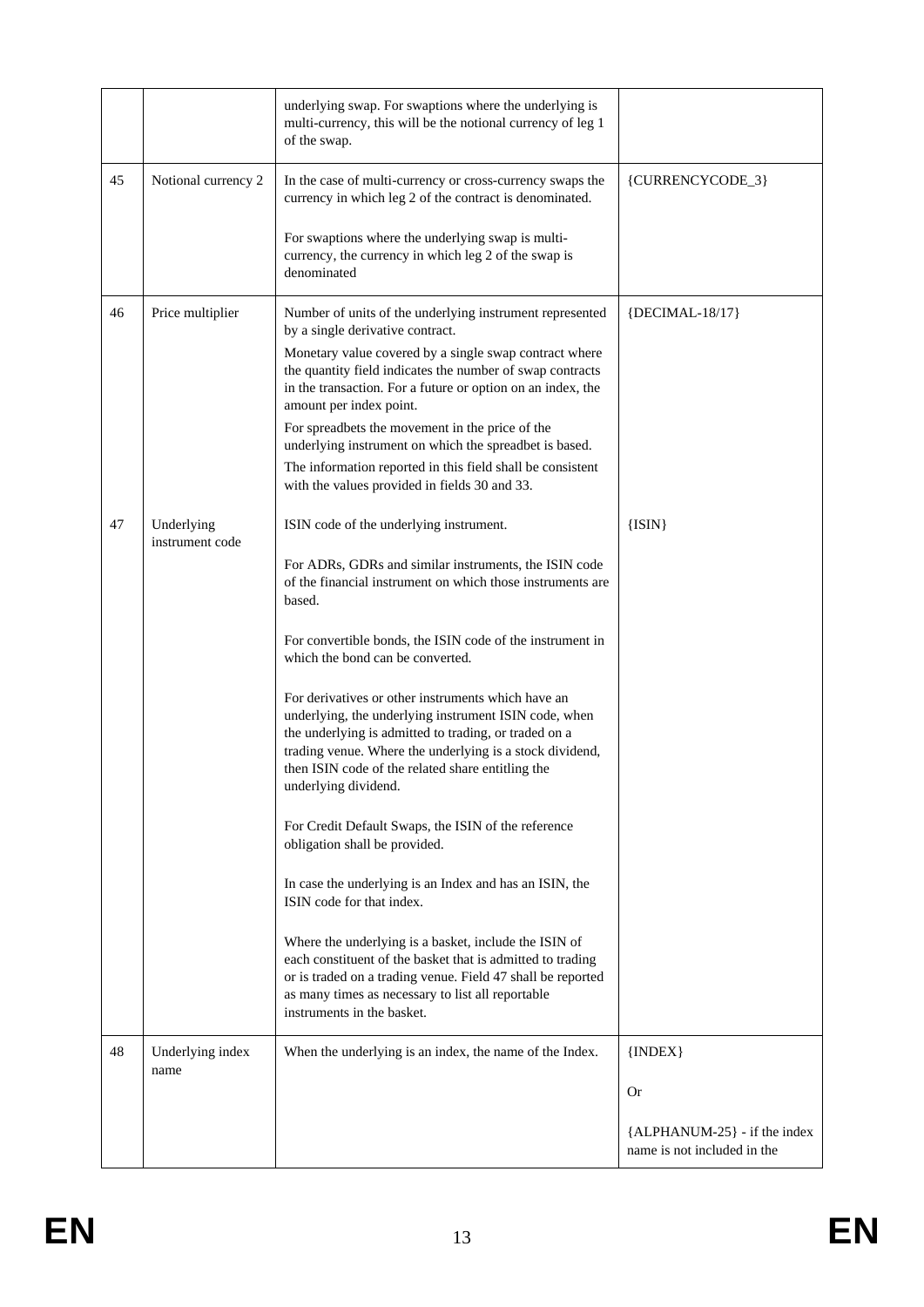|    |                                 |                                                                                                                                                                                                                                                                                                                                                                                                                                                                                                                                                                                                                                                                                                                                                    | {INDEX} list                                                                                                                                                                                                                                                                   |
|----|---------------------------------|----------------------------------------------------------------------------------------------------------------------------------------------------------------------------------------------------------------------------------------------------------------------------------------------------------------------------------------------------------------------------------------------------------------------------------------------------------------------------------------------------------------------------------------------------------------------------------------------------------------------------------------------------------------------------------------------------------------------------------------------------|--------------------------------------------------------------------------------------------------------------------------------------------------------------------------------------------------------------------------------------------------------------------------------|
| 49 | Term of the<br>underlying index | In case the underlying is an index, the term of the index.                                                                                                                                                                                                                                                                                                                                                                                                                                                                                                                                                                                                                                                                                         | {INTEGER-3}+'DAYS' - days<br>{INTEGER-3}+'WEEK' - weeks<br>${INTEGR-3}+'MNTH' -$<br>months<br>{INTEGER-3}+'YEAR' - years                                                                                                                                                       |
| 50 | Option type                     | Indication as to whether the derivative contract is a call<br>(right to purchase a specific underlying asset) or a put<br>(right to sell a specific underlying asset) or whether it<br>cannot be determined whether it is a call or a put at the<br>time of execution.<br>In case of swaptions it shall be:<br>- 'PUTO', in case of receiver swaption, in which the<br>buyer has the right to enter into a swap as a fixed-rate<br>receiver.<br>-'Call', in case of payer swaption, in which the buyer has<br>the right to enter into a swap as a fixed-rate payer.<br>In case of Caps and Floors it shall be:<br>-'PUTO', in case of a Floor.<br>-'Call', in case of a Cap.<br>Field only applies to derivatives that are options or<br>warrants. | 'PUTO' - Put<br>'CALL' - Call<br>'OTHR' - where it cannot be<br>determined whether it is a call or<br>a put                                                                                                                                                                    |
| 51 | Strike price                    | Pre-determined price at which the holder will have to buy<br>or sell the underlying instrument, or an indication that the<br>price cannot be determined at the time of execution.<br>Field only applies to an option or warrant where strike<br>price can be determined at the time of execution.<br>Where price is currently not available but pending, the<br>value shall be 'PNDG'<br>Where strike price is not applicable the field shall not be<br>populated.                                                                                                                                                                                                                                                                                 | {DECIMAL-18/13} in case the<br>price is expressed as monetary<br>value<br>$\{DECIMAL-11/10\}$ in case the<br>price is expressed as percentage<br>or yield<br>{DECIMAL-18/17} in case the<br>price is expressed as basis points<br>'PNDG' in case the price is not<br>available |
| 52 | Strike price<br>currency        | Currency of the strike price                                                                                                                                                                                                                                                                                                                                                                                                                                                                                                                                                                                                                                                                                                                       | {CURRENCYCODE_3}                                                                                                                                                                                                                                                               |
| 53 | Option exercise<br>style        | Indication as to whether the option may be exercised only<br>at a fixed date (European, and Asian style), a series of<br>pre-specified dates (Bermudan) or at any time during the<br>life of the contract (American style).                                                                                                                                                                                                                                                                                                                                                                                                                                                                                                                        | 'EURO' - European<br>'AMER' - American<br>'ASIA' - Asian<br>'BERM' - Bermudan                                                                                                                                                                                                  |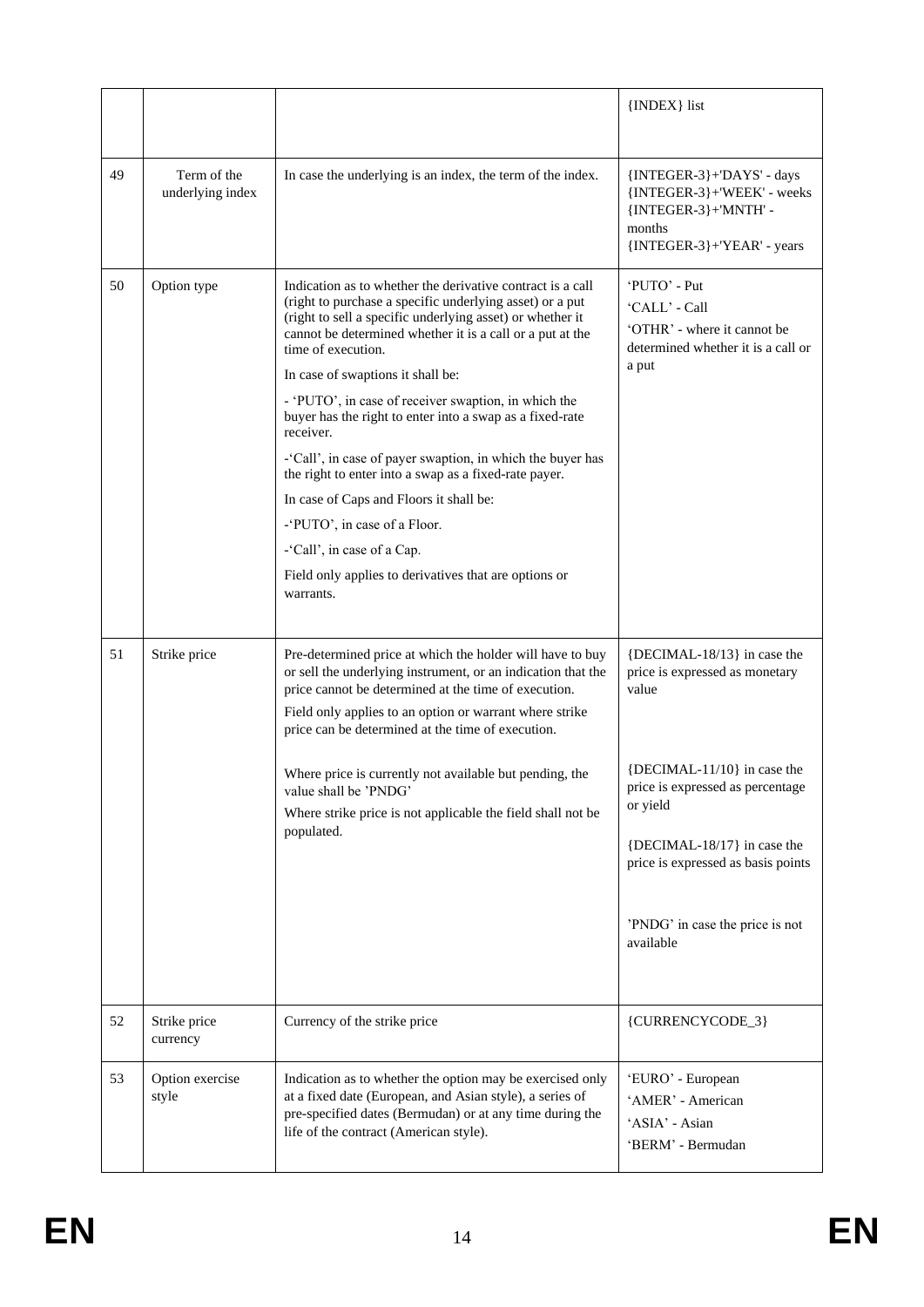|    |                                                                                             | This field is only applicable for options, warrants and<br>entitlement certificates.                                                                                                                                                                                                                                                                                                                                                                                                                                                                                                                                                                                                                                                                                                                                                                                                                           | 'OTHR' - Any other type                                                                                                              |
|----|---------------------------------------------------------------------------------------------|----------------------------------------------------------------------------------------------------------------------------------------------------------------------------------------------------------------------------------------------------------------------------------------------------------------------------------------------------------------------------------------------------------------------------------------------------------------------------------------------------------------------------------------------------------------------------------------------------------------------------------------------------------------------------------------------------------------------------------------------------------------------------------------------------------------------------------------------------------------------------------------------------------------|--------------------------------------------------------------------------------------------------------------------------------------|
| 54 | Maturity date                                                                               | Date of maturity of the financial instrument.<br>Field only applies to debt instruments with defined<br>maturity.                                                                                                                                                                                                                                                                                                                                                                                                                                                                                                                                                                                                                                                                                                                                                                                              | {DATEFORMAT}                                                                                                                         |
| 55 | Expiry date                                                                                 | Expiry date of the financial instrument. Field only applies<br>to derivatives with a defined expiry date.                                                                                                                                                                                                                                                                                                                                                                                                                                                                                                                                                                                                                                                                                                                                                                                                      | {DATEFORMAT}                                                                                                                         |
| 56 | Delivery type                                                                               | Indication as to whether the transaction is settled<br>physically or in cash.<br>Where delivery type cannot be determined at time of<br>execution, the value shall be 'OPTL'<br>The field is only applicable for derivatives.                                                                                                                                                                                                                                                                                                                                                                                                                                                                                                                                                                                                                                                                                  | 'PHYS' - Physically settled<br>'CASH' - Cash settled<br>'OPTL' - Optional for<br>counterparty or when determined<br>by a third party |
|    | Trader, algorithms, waivers and indicators                                                  |                                                                                                                                                                                                                                                                                                                                                                                                                                                                                                                                                                                                                                                                                                                                                                                                                                                                                                                |                                                                                                                                      |
| 57 | Investment decision<br>within firm                                                          | Code used to identify the person or algorithm within the<br>investment firm who is responsible for the investment<br>decision.                                                                                                                                                                                                                                                                                                                                                                                                                                                                                                                                                                                                                                                                                                                                                                                 | {NATIONAL_ID} - Natural<br>persons                                                                                                   |
|    |                                                                                             | For natural persons, the identifier specified in Article 6<br>shall be used                                                                                                                                                                                                                                                                                                                                                                                                                                                                                                                                                                                                                                                                                                                                                                                                                                    | {ALPHANUM-50} - Algorithms                                                                                                           |
|    |                                                                                             | If the investment decision was made by an algorithm, the<br>field shall be populated as set out in Article 8.                                                                                                                                                                                                                                                                                                                                                                                                                                                                                                                                                                                                                                                                                                                                                                                                  |                                                                                                                                      |
|    |                                                                                             | Field only applies for investment decision within the firm.<br>Where the transaction is for a transmitted order that has<br>met the conditions for transmission set out in Article 4,<br>this field shall be populated by the receiving firm within<br>the receiving firm's report using the information received<br>from the transmitting firm.                                                                                                                                                                                                                                                                                                                                                                                                                                                                                                                                                               |                                                                                                                                      |
| 58 | Country of the<br>branch responsible<br>for the person<br>making the<br>investment decision | Code used to identify the country of the branch of the<br>investment firm for the person responsible for the<br>investment decision, as set out in Article 14(3)(b).<br>Where the person responsible for the investment decision<br>was not supervised by a branch, this field shall be<br>populated with the country code of the home Member<br>State of the investment firm or the country code of the<br>country where the firm has established its head office or<br>registered office (in the case of third country firms).<br>Where the transaction is for a transmitted order that has<br>met the conditions for transmission set out in Article 4,<br>this field shall be populated by the receiving firm within<br>the receiving firm's report using the information received<br>from the transmitting firm.<br>This field is not applicable when the investment decision<br>was made by an algorithm | {COUNTRYCODE_2}                                                                                                                      |
| 59 | Execution within<br>firm                                                                    | Code used to identify the person or algorithm within the<br>investment firm who is responsible for the execution.<br>For natural persons, the identifier specified in Article 7<br>shall be used If the execution was made by an algorithm,<br>the field shall be populated as set out in Article 9.                                                                                                                                                                                                                                                                                                                                                                                                                                                                                                                                                                                                           | {NATIONAL_ID} - Natural<br>persons<br>{ALPHANUM-50} - Algorithms                                                                     |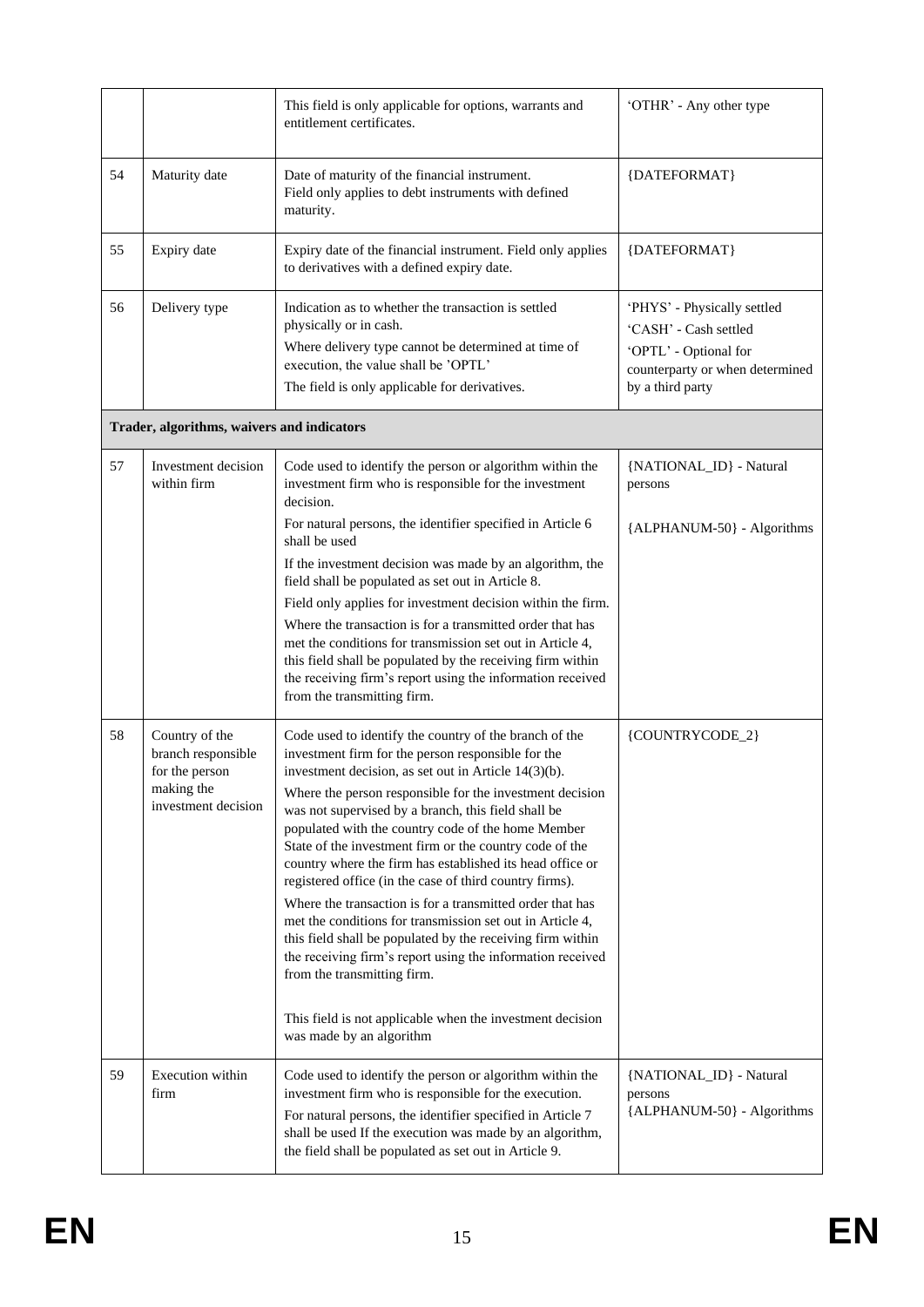| 60 | Country of the<br>branch supervising<br>the person<br>responsible for the<br>execution | Code used to identify the country of the branch of the<br>investment firm for the person responsible for the<br>execution of the transaction, as set out in Article $14(3)(c)$ .<br>Where the person responsible was not supervised by a<br>branch, this field shall be populated with the country code<br>of the home Member State of the investment firm, or the<br>country code of the country where the firm has<br>established its head office or registered office (in the case<br>of third country firms)<br>This field is not applicable when the execution was made<br>by an algorithm                                                                                                                                                                                                                                                                             | {COUNTRYCODE_2}                                                                                                                                                                                                                                    |
|----|----------------------------------------------------------------------------------------|-----------------------------------------------------------------------------------------------------------------------------------------------------------------------------------------------------------------------------------------------------------------------------------------------------------------------------------------------------------------------------------------------------------------------------------------------------------------------------------------------------------------------------------------------------------------------------------------------------------------------------------------------------------------------------------------------------------------------------------------------------------------------------------------------------------------------------------------------------------------------------|----------------------------------------------------------------------------------------------------------------------------------------------------------------------------------------------------------------------------------------------------|
| 61 | Waiver indicator                                                                       | Indication as to whether the transaction was executed<br>under a pre-trade waiver in accordance with Articles 4<br>and 9 of Regulation (EU) No 600/2014.<br>For equity instruments:<br>'RFPT' = Reference price transaction<br>'NLIQ' = Negotiated transactions in liquid financial<br>instruments<br>$'OLQ' = Negotiated transactions in illiquid financial$<br>instruments<br>$'PRIC' = Negotiated transactions subject to$<br>conditions other than the current<br>market price of<br>that equity financial instrument.<br>For non-equity instruments:<br>$SIZE' = Above specific size transaction$<br>'ILQD' = Illiquid instrument transaction<br>This field shall only be populated for the market side of a<br>transaction executed under a waiver on a trading venue.                                                                                                | Populate one or more of the<br>following flags:<br>'RFPT' - Reference price<br>'NLIQ' - Negotiated (liquid)<br>'OILQ' - Negotiated (illiquid)<br>'PRIC' - Negotiated (conditions)<br>'SIZE' - Above specified size<br>'ILQD' - Illiquid instrument |
| 62 | Short selling<br>indicator                                                             | A short sale concluded by an investment firm on its own<br>behalf or on behalf of a client, as described in Article 11.<br>When an investment firm executes a transaction on behalf<br>of a client who is selling and the investment firm, acting<br>on a best effort basis, cannot determine whether it is a<br>short sale transaction, this field shall be populated with<br>'UNDI'<br>Where the transaction is for a transmitted order that has<br>met the conditions for transmission set out in Article 4 of<br>this Regulation, this field shall be populated by the<br>receiving firm in the receiving firm's reports using the<br>information received from the transmitting firm.<br>This field is only applicable when, the instrument is<br>covered by Regulation (EU) No 236/2012, and the seller<br>is the investment firm or a client of the investment firm. | 'SESH' - Short sale with no<br>exemption<br>'SSEX' - Short sale with<br>exemption<br>'SELL' - No short sale<br>'UNDI' - Information not<br>available                                                                                               |
| 63 | OTC post-trade<br>indicator                                                            | Indicator as to the type of transaction in accordance with<br>Articles $20(3)(a)$ and $21(5)(a)$ of Regulation (EU) No<br>600/2014.<br>For all instruments:<br>$'BENC' = \text{Benchmark}$ transactions<br>$ACTX' = Agency cross transactions$                                                                                                                                                                                                                                                                                                                                                                                                                                                                                                                                                                                                                              | Populate one or more of the<br>following flags:<br>'BENC' - Benchmark<br>'ACTX' - Agency cross<br>'LRGS' - Large in scale<br>'ILQD' - Illiquid instrument                                                                                          |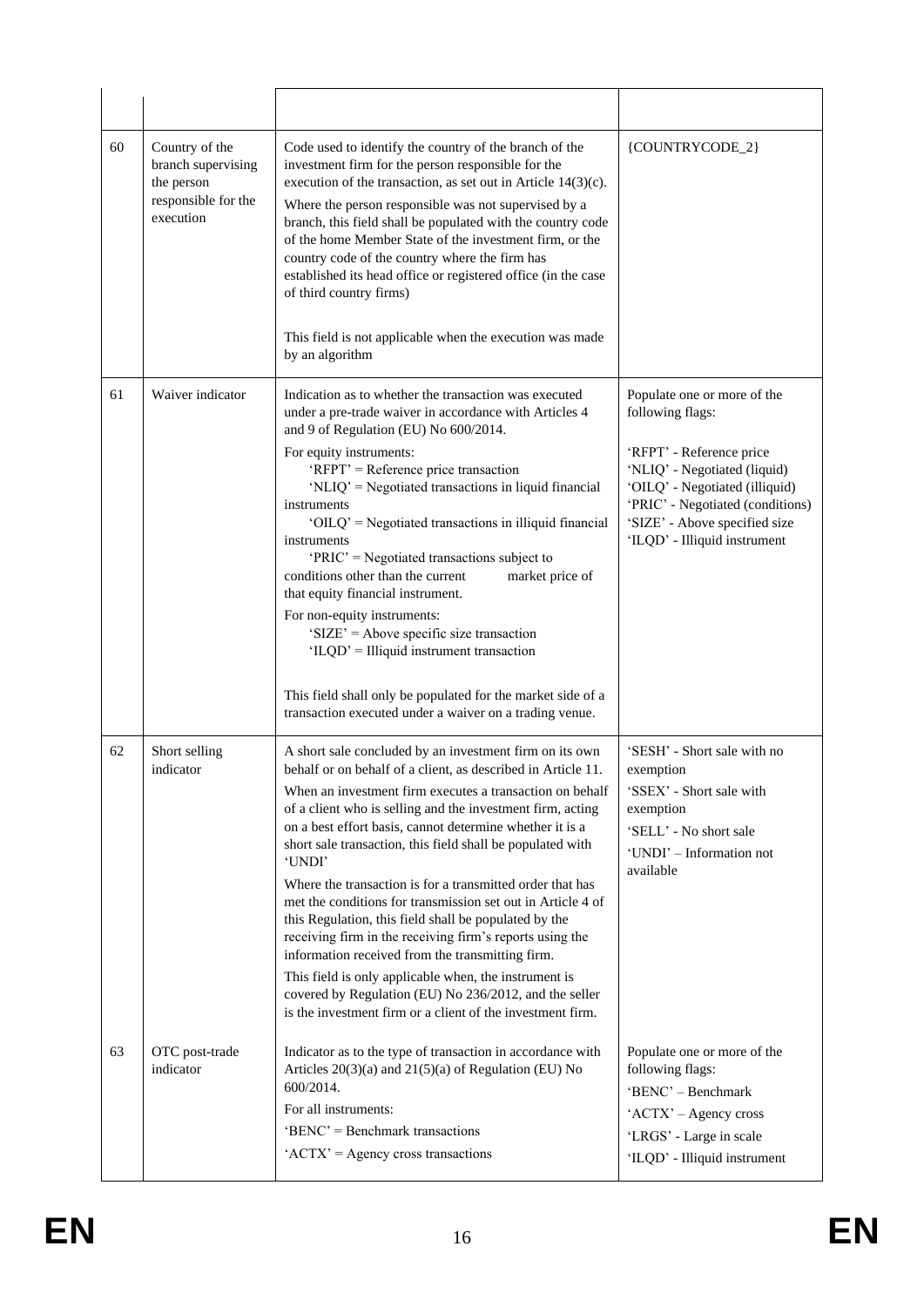|    |                                               | 'LRGS' = Post-trade large-in-scale transactions<br>$'ILOD' = III$ iquid instrument transaction<br>$\text{SIZE'} = \text{Above specific size transaction}$<br>$'CANC' = Cancellations$<br>$'AMND' = A$ mendments<br>For equity instruments:<br>'SDIV' = Special dividend transactions<br>'RPRI' = Transactions which have received price<br>improvement<br>'DUPL'= Duplicative trade reports<br>$'TNCP'$ = Transactions not contributing to the price<br>discovery process for the purposes of Article 23 of<br>Regulation (EU) No 600/2014<br>For non-equity instruments:<br>$'TPAC' = Package$ transaction<br>'XFPH' = Exchange for Physical transaction | 'SIZE' - Above specified size<br>'CANC' - Cancellations<br>'AMND' - Amendments<br>'SDIV' - Special dividend<br>' 'RPRI' - Price improvement<br>'DUPL' - Duplicative<br>'TNCP – Not contributing to the<br>price discovery process<br>'TPAC' - Package<br>'XFPH' - Exchange for Physical |
|----|-----------------------------------------------|-----------------------------------------------------------------------------------------------------------------------------------------------------------------------------------------------------------------------------------------------------------------------------------------------------------------------------------------------------------------------------------------------------------------------------------------------------------------------------------------------------------------------------------------------------------------------------------------------------------------------------------------------------------|-----------------------------------------------------------------------------------------------------------------------------------------------------------------------------------------------------------------------------------------------------------------------------------------|
| 64 | Commodity<br>derivative indicator             | Indication as to whether the transaction reduces risk in an<br>objectively measurable way in accordance with Article 57<br>of Directive 2014/65/EU.<br>Where the transaction is for a transmitted order that has<br>met the conditions for transmission set out in Article 4,<br>this field shall be populated by the receiving firm in the<br>receiving firm's reports using the information received<br>from the transmitting firm. This field is only applicable<br>for commodity derivative transactions.                                                                                                                                             | 'true' - yes<br>'false'- no                                                                                                                                                                                                                                                             |
| 65 | Securities financing<br>transaction indicator | 'true' shall be populated where the transaction falls within<br>the scope of activity but is exempted from reporting under<br>[Securities Financing Transactions Regulation]<br>'false' otherwise.                                                                                                                                                                                                                                                                                                                                                                                                                                                        | true - yes<br>false-no                                                                                                                                                                                                                                                                  |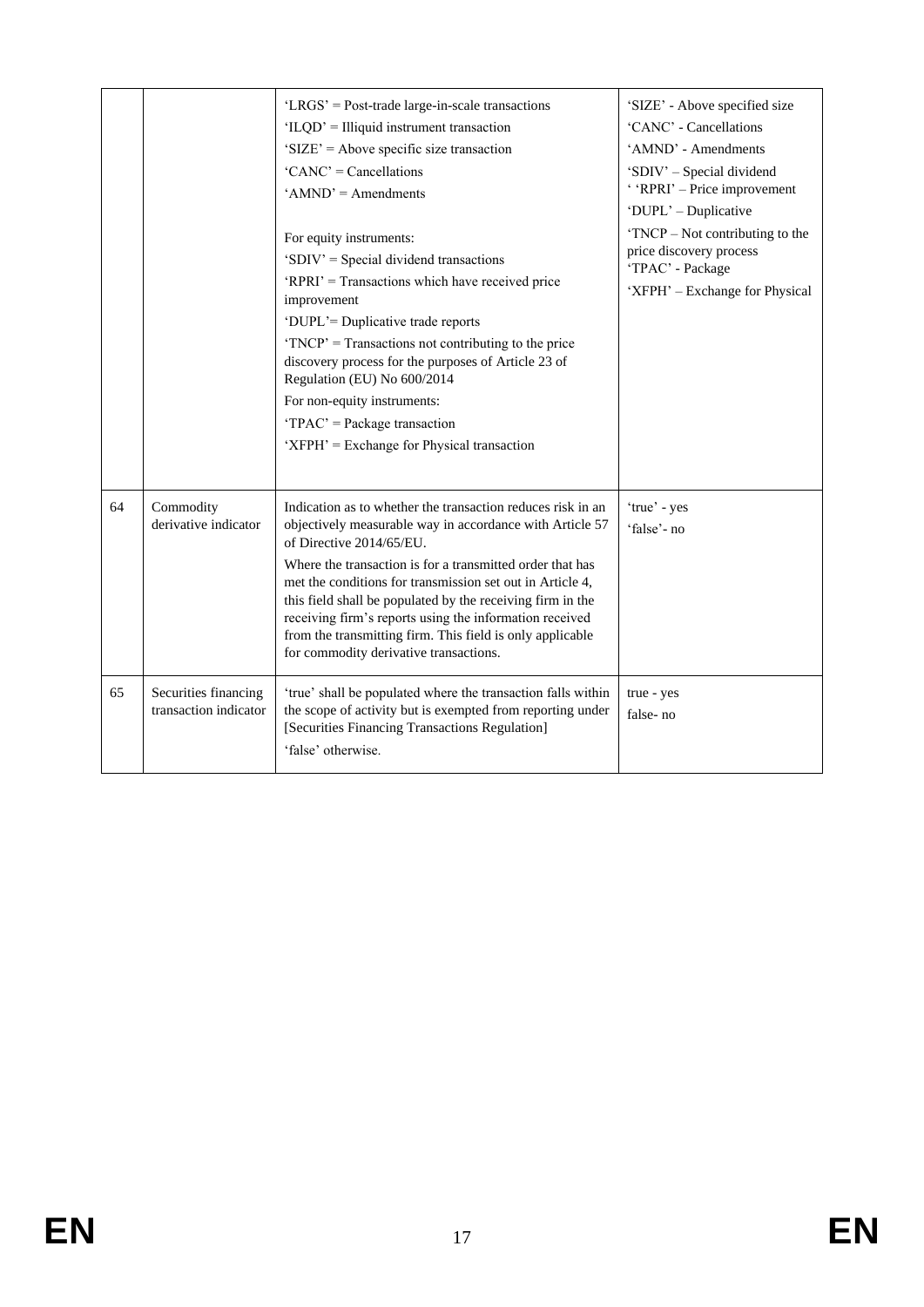#### **Annex II**

| <b>ISO</b><br>$3166 - 1$<br>alpha 2 | <b>Country</b><br><b>Name</b> | 1st priority<br>identifier                                                               | 2nd priority<br>identifier         | 3rd priority<br>identifier |
|-------------------------------------|-------------------------------|------------------------------------------------------------------------------------------|------------------------------------|----------------------------|
| AT                                  | Austria                       | <b>CONCAT</b>                                                                            |                                    |                            |
| BE                                  | Belgium                       | <b>Belgian National Number</b><br>(Numéro de registre national -<br>Rijksregisternummer) | <b>CONCAT</b>                      |                            |
| <b>BG</b>                           | Bulgaria                      | <b>Bulgarian Personal Number</b>                                                         | <b>CONCAT</b>                      |                            |
| <b>CY</b>                           | Cyprus                        | National Passport Number                                                                 | <b>CONCAT</b>                      |                            |
| CZ                                  | Czech Republic                | National identification number<br>(Rodné číslo)                                          | Passport Number                    | <b>CONCAT</b>              |
| DE                                  | Germany                       | <b>CONCAT</b>                                                                            |                                    |                            |
| DK                                  | Denmark                       | Personal identity code<br>10 digits alphanumerical:<br><b>DDMMYYXXXX</b>                 | <b>CONCAT</b>                      |                            |
| EE                                  | Estonia                       | <b>Estonian Personal Identification</b><br>Code<br>(Isikukood)                           |                                    |                            |
| ES                                  | Spain                         | Tax identification number<br>(Código de identificación fiscal)                           |                                    |                            |
| FI                                  | Finland                       | Personal identity code                                                                   | <b>CONCAT</b>                      |                            |
| <b>FR</b>                           | France                        | <b>CONCAT</b>                                                                            |                                    |                            |
| <b>GB</b>                           | United<br>Kingdom             | UK National Insurance number                                                             | <b>CONCAT</b>                      |                            |
| <b>GR</b>                           | Greece                        | 10 DSS digit investor share                                                              | <b>CONCAT</b>                      |                            |
| HR                                  | Croatia                       | Personal Identification Number<br>(OIB - Osobni identifikacijski<br>broj)                | <b>CONCAT</b>                      |                            |
| HU                                  | Hungary                       | <b>CONCAT</b>                                                                            |                                    |                            |
| IE                                  | Ireland                       | <b>CONCAT</b>                                                                            |                                    |                            |
| <b>IS</b>                           | Iceland                       | Personal Identity Code<br>(Kennitala)                                                    |                                    |                            |
| IT                                  | Italy                         | Fiscal code<br>(Codice fiscale)                                                          |                                    |                            |
| LI                                  | Liechtenstein                 | <b>National Passport Number</b>                                                          | National Identity Card<br>Number   | <b>CONCAT</b>              |
| LT                                  | Lithuania                     | Personal code<br>(Asmens kodas)                                                          | <b>National Passport</b><br>Number | <b>CONCAT</b>              |

#### **National client identifiers for natural persons to be used in transaction reports**